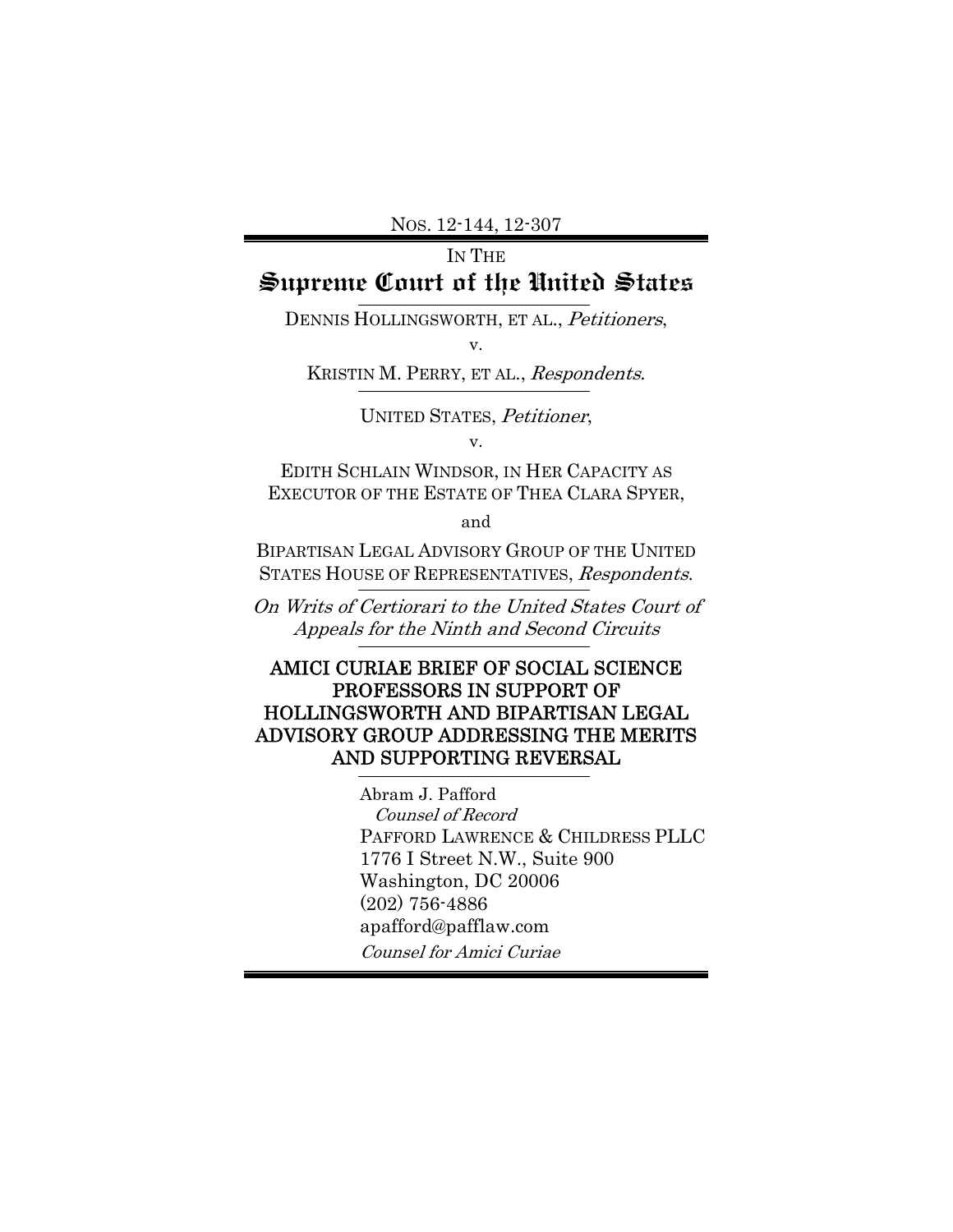## QUESTIONS PRESENTED

### Hollingsworth, et al. v. Perry, et al.

1. Whether the Equal Protection Clause of the Fourteenth Amendment prohibits the State of California from defining marriage as the union of a man and a woman.

### United States v. Windsor, et al.

1. Whether Section 3 of the Defense of Marriage Act, 1 U.S.C. § 7, violates the equal protection component of the Due Process Clause of the Fifth Amendment.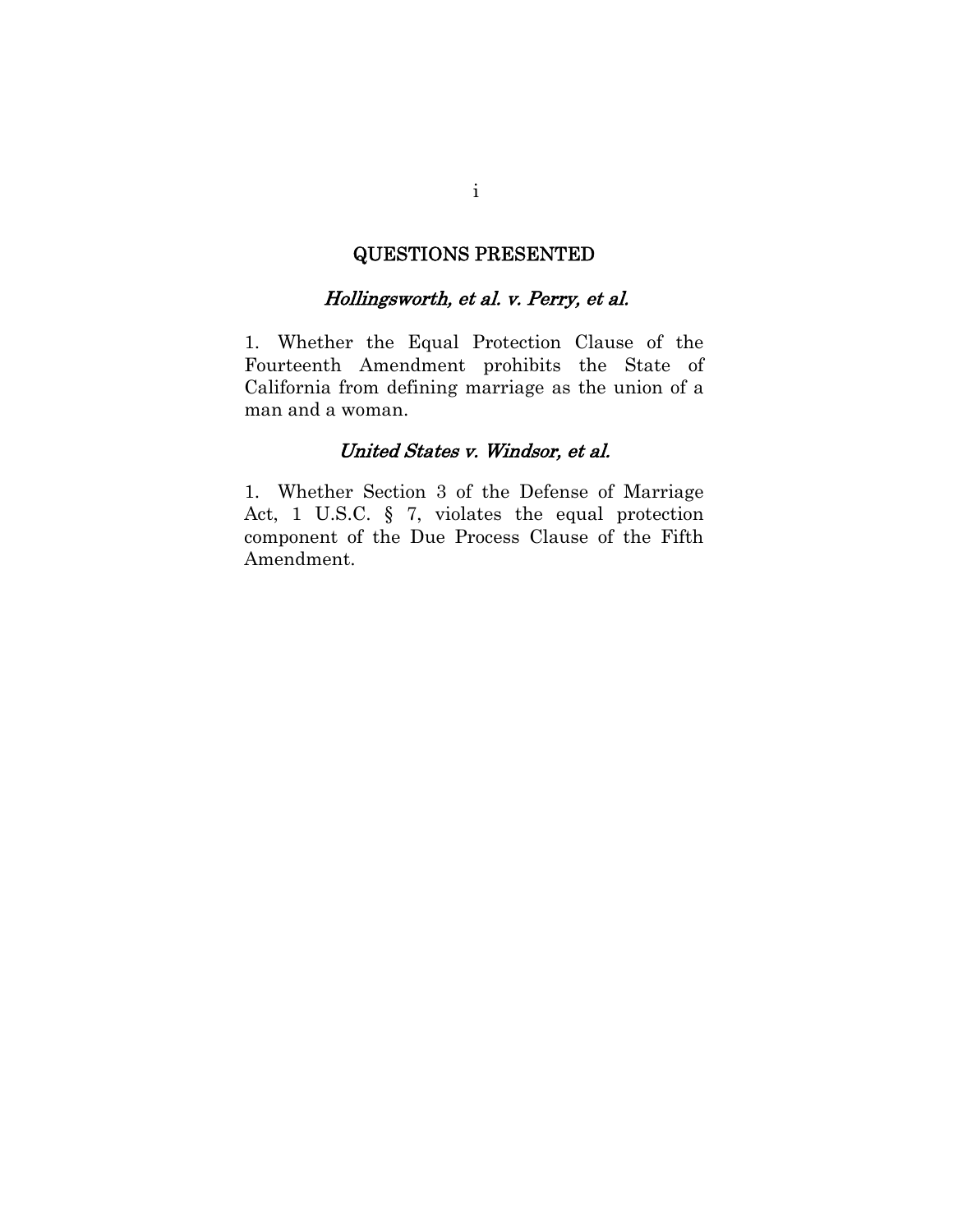# TABLE OF CONTENTS

| 1!<br>Compelling Evidence Shows that Children<br>Benefit from the Unique Parenting<br>Contributions of Both Men and Women.  5                                                              |
|--------------------------------------------------------------------------------------------------------------------------------------------------------------------------------------------|
| II.! The Claim of "No Difference" In Outcomes of<br>Children Raised By Gay and Lesbian Parents<br>and Intact Biological Parents Is Empirically<br>Undermined by Significant Methodological |
| A.! The APA studies are based on small                                                                                                                                                     |
| B.! The APA's studies are largely based<br>on homogeneous samples17                                                                                                                        |
| C.! Most of the samples in the APA-cited<br>studies relied on non-random,                                                                                                                  |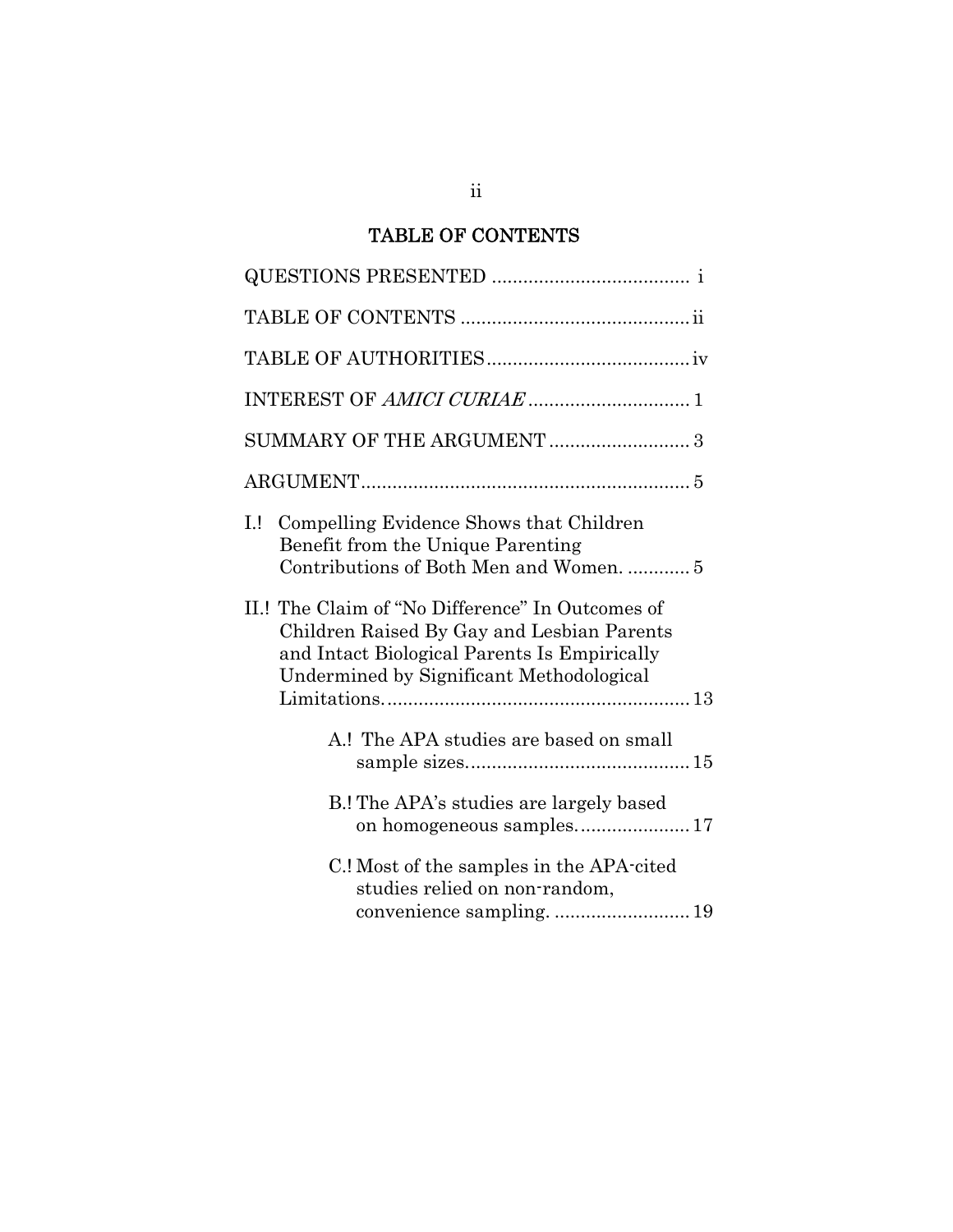| III. The Largest Population-Based Studies Do Not |
|--------------------------------------------------|
| Confirm the "No Differences" Conclusion          |
| About Child Outcomes Among Same-Sex              |
|                                                  |
|                                                  |

# iii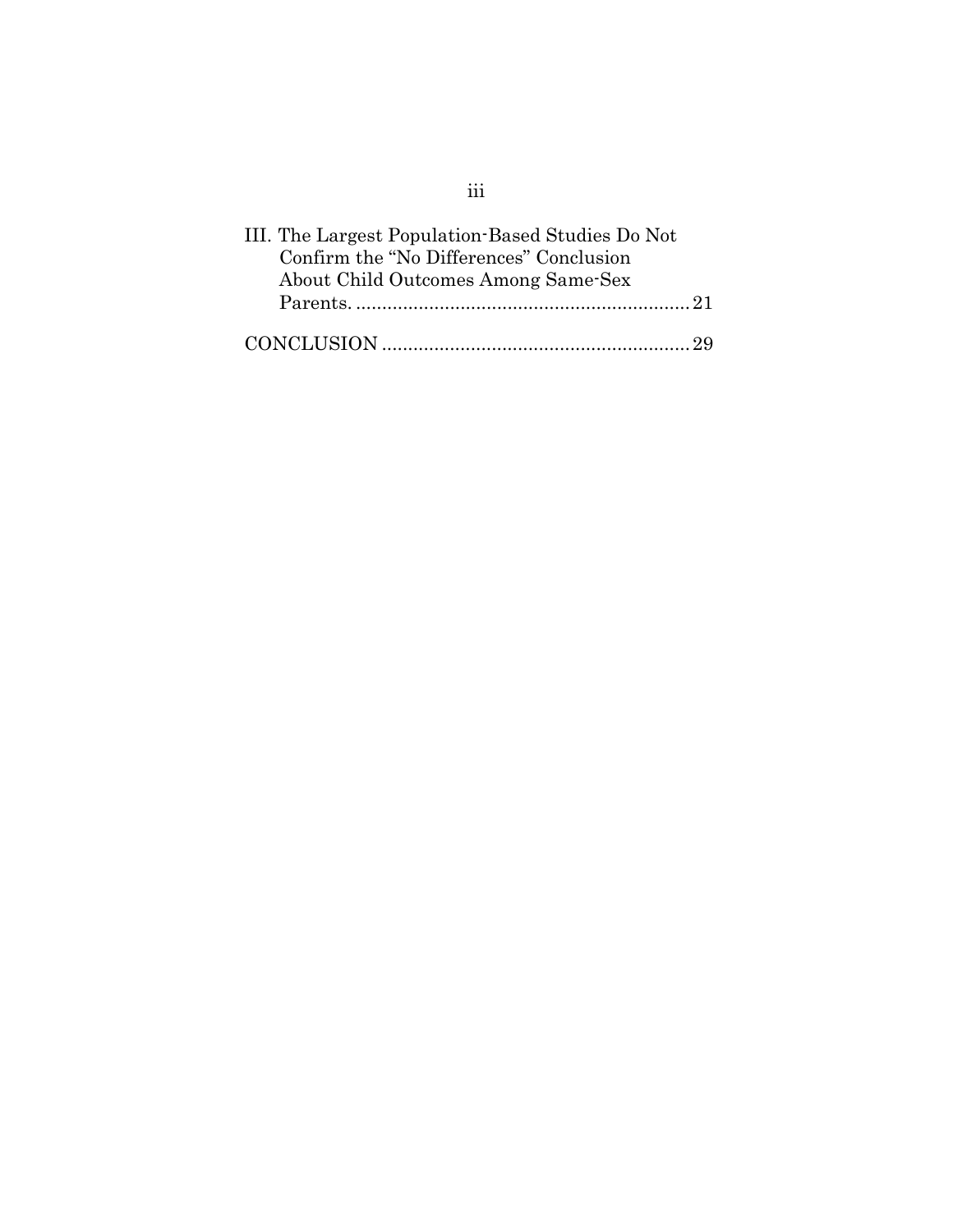## TABLE OF AUTHORITIES

# **CASES**

| Bowen v. Gilliard,                                |
|---------------------------------------------------|
| Lofton v. Secretary of the Department of Children |
| and Family Services,                              |
| Perry v. Schwarzenegger,                          |

## OTHER AUTHORITIES

| Douglas W. Allen et al.,                         |  |
|--------------------------------------------------|--|
| Nontraditional Families and Childhood            |  |
| Progress Through School: A Comment on            |  |
| Rosenfeld,                                       |  |
| Demography, November 2012,                       |  |
| http://link.springer.com/article/10.1007/s13524- |  |
| 012-0169-x/fulltext.html  15, 28                 |  |
|                                                  |  |

Douglas W. Allen, High School Graduation Rates Among Children of Same-Sex Households (2012) ......... 23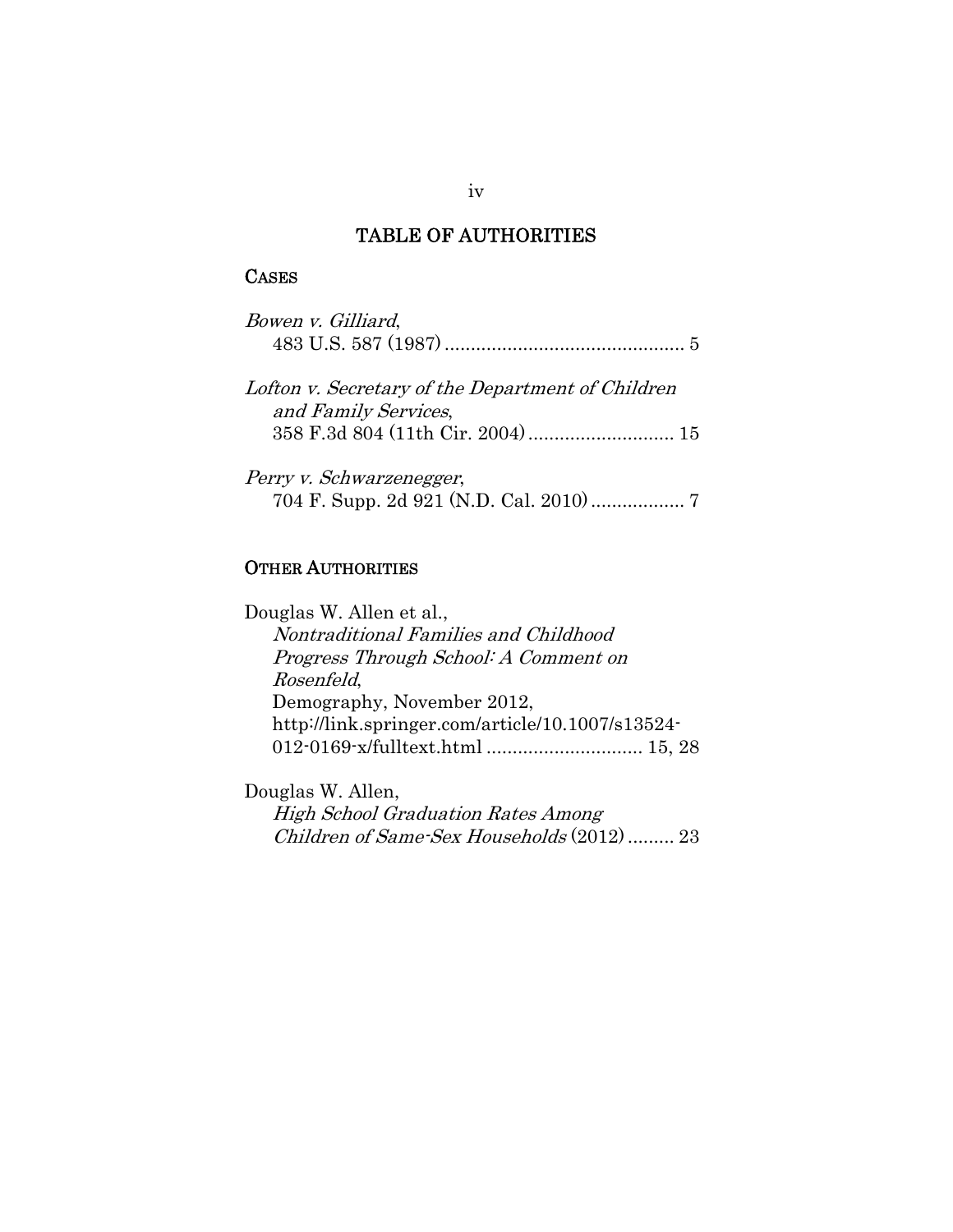| Paul R. Amato,<br>More Than Money? Men's Contributions to<br>Their Children's Lives?,<br>in Men in Families, When Do They Get<br>Involved? What Difference Does It Make? 267                                     |
|------------------------------------------------------------------------------------------------------------------------------------------------------------------------------------------------------------------|
| Paul R. Amato & Fernando Rivera,<br>Paternal Involvement and Children's Behavior<br>Problems,<br>61 Journal of Marriage and the Family 375                                                                       |
| Gunnar Anderson et al.,<br>The Demographics of Same-Sex Marriages In<br>Norway and Sweden,                                                                                                                       |
| Marilyn Coleman et al.,<br>Reinvestigating Remarriage: Another Decade<br>of Progress,<br>62 Journal of Marriage and the Family 1288                                                                              |
| Scott Coltrane,                                                                                                                                                                                                  |
| Suzanne A. Denham et al.,<br><b>Prediction of Externalizing Behavior Problems</b><br>From Early to Middle Childhood: The Role of<br>Parental Socialization and Emotion<br><i>Expression</i> , in Development and |

v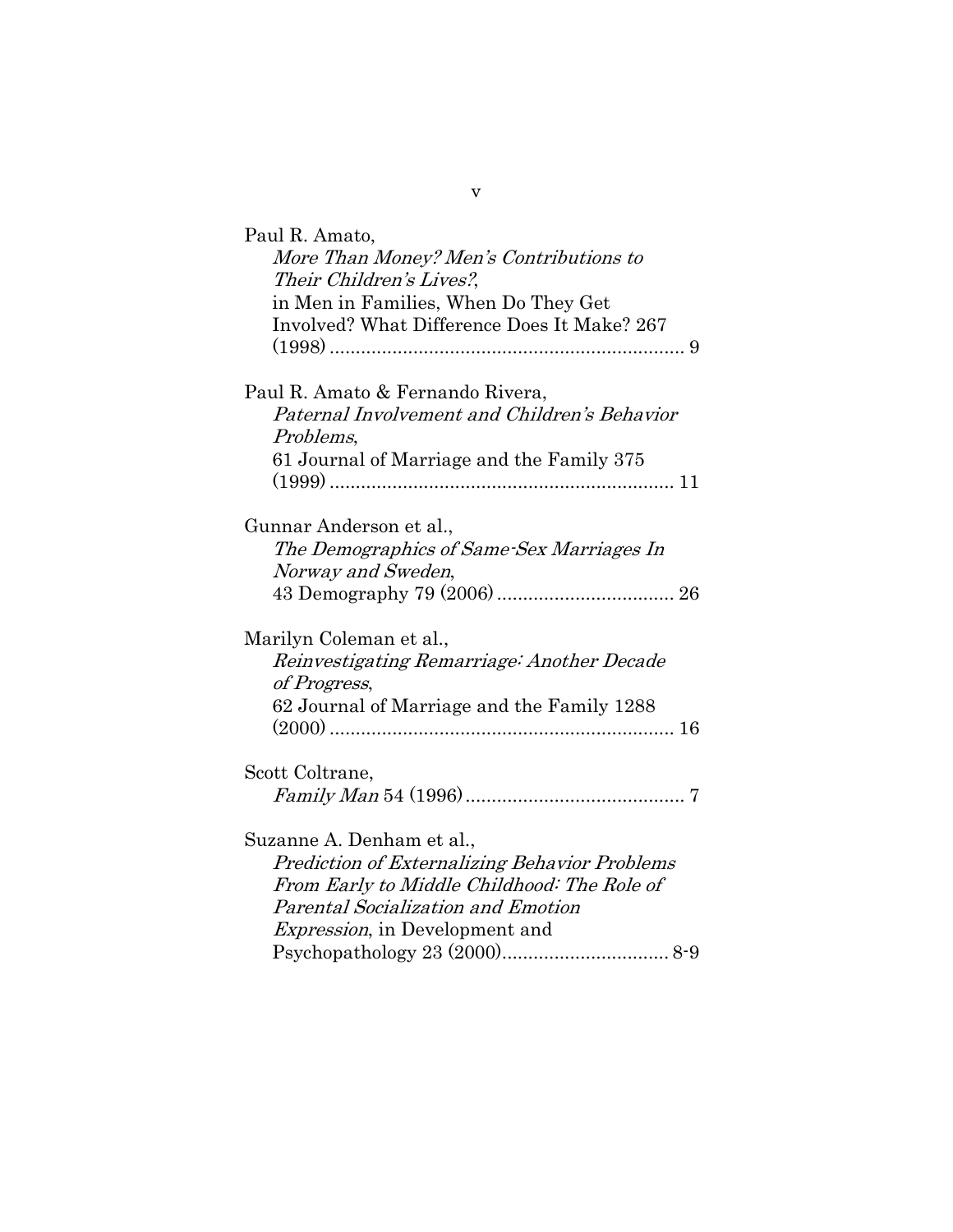| M. DeWolff & M. van Izjendoorn,<br>Sensitivity and Attachment: A Meta-Analysis<br>on Parental Antecedents of Infant Attachment,                               |
|---------------------------------------------------------------------------------------------------------------------------------------------------------------|
| Greg Duncan & Jeanne Brooks-Gunn,<br>Consequences of Growing $Up$ Poor $(1999)$ 9                                                                             |
| Ruth Feldman,<br>Oxytocin and Social Affiliation In Humans,                                                                                                   |
| Mark V. Flinn et al.,<br>Fluctuating Asymmetry of Stepchildren,<br>20 Evolution of Human Behavior 465 (1999) 16                                               |
| Norval D. Glenn,<br>The Struggle for Same-Sex Marriage,                                                                                                       |
| Colleen Hoff & Sean Beougher,<br>Sexual Agreements Among Gay Male Couples,<br>39 Archives of Sexual Behavior 774 (2010) 26                                    |
| Sandra L. Hofferth et al.,<br>The Demography of Fathers: What Fathers Do,<br>in Handbook of Father Involvement:<br>Multidisciplinary Perspectives 81 (2002) 7 |
| Michael E. Lamb,<br>Fathers: Forgotten Contributors to Child<br>Development,<br>18 Human Development 245 (1975) 6                                             |

vi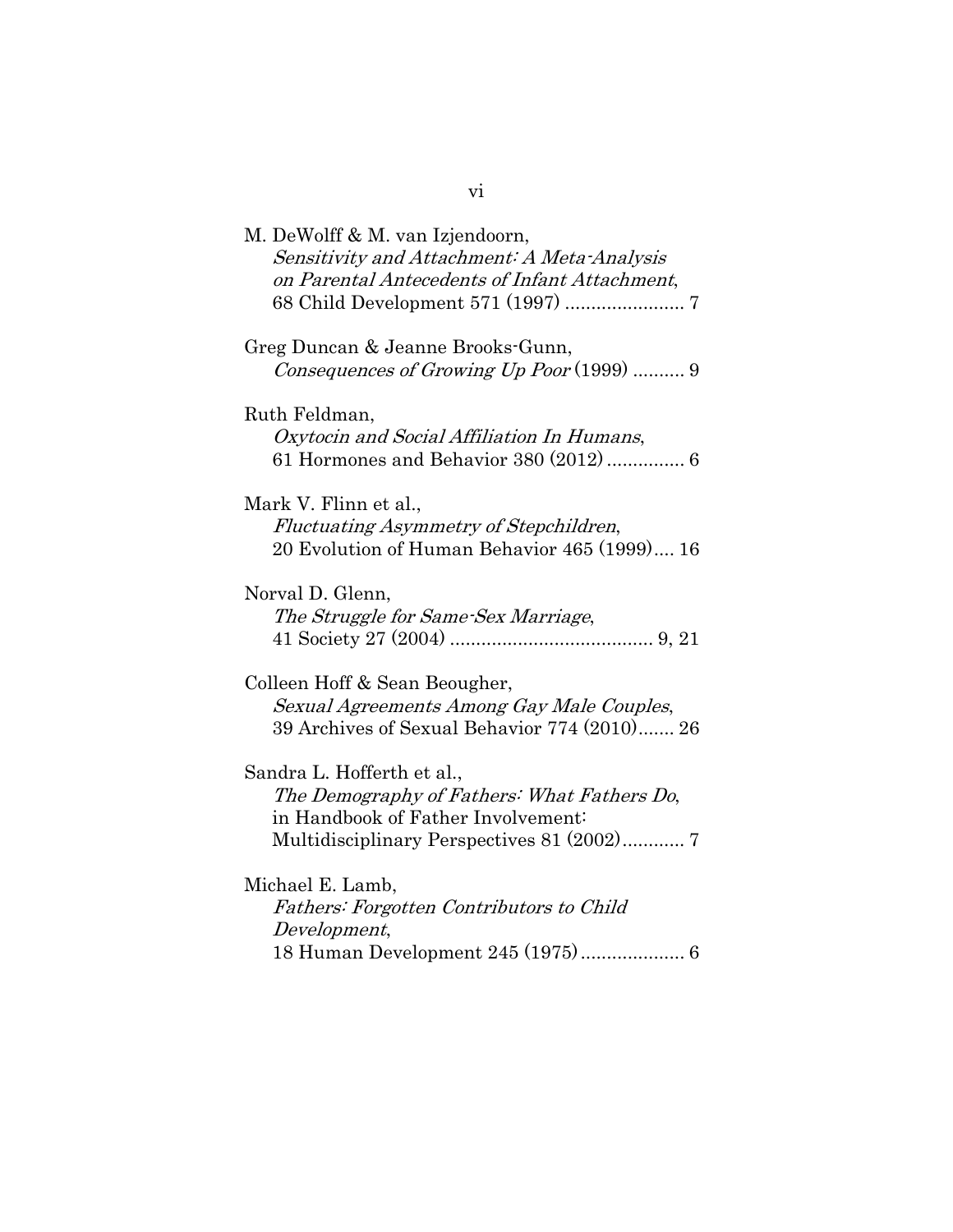| Robert Lerner & Althea K. Nagai,                |
|-------------------------------------------------|
| No Basis: What the Studies Don't Tell Us        |
| <i>About Same-Sex Parenting</i> (Marriage Law   |
|                                                 |
| Laura Lott-Whitehead and Carol T. Tully,        |
| The Family Lives of Lesbian Mothers,            |
| 63 Smith College Studies in Social Work 275     |
|                                                 |
| Eleanor Maccoby,                                |
|                                                 |
| M. Main & J. Solomon,                           |
| Discovery of an Insecure-Disorganized/          |
| Disoriented Attachment Pattern,                 |
| in Affective Development in Infancy 95 (1986) 7 |
| Wendy D. Manning & Kathleen A. Lamb,            |
| Adolescent Well-Being in Cohabiting, Married,   |
| & Single-Parent Families,                       |
| 65 Journal of Marriage and the Family 876       |
|                                                 |
| Loren D. Marks,                                 |
| Same-Sex Parenting and Children's Outcomes:     |
| A Closer Examination of the American            |
| Psychological Association's Brief on Lesbian    |
| and Gay Parenting, 41 Social Science            |
|                                                 |
| Sara McLanahan & Gary Sandefur,                 |
| Growing Up With a Single Parent: What           |
|                                                 |

# vii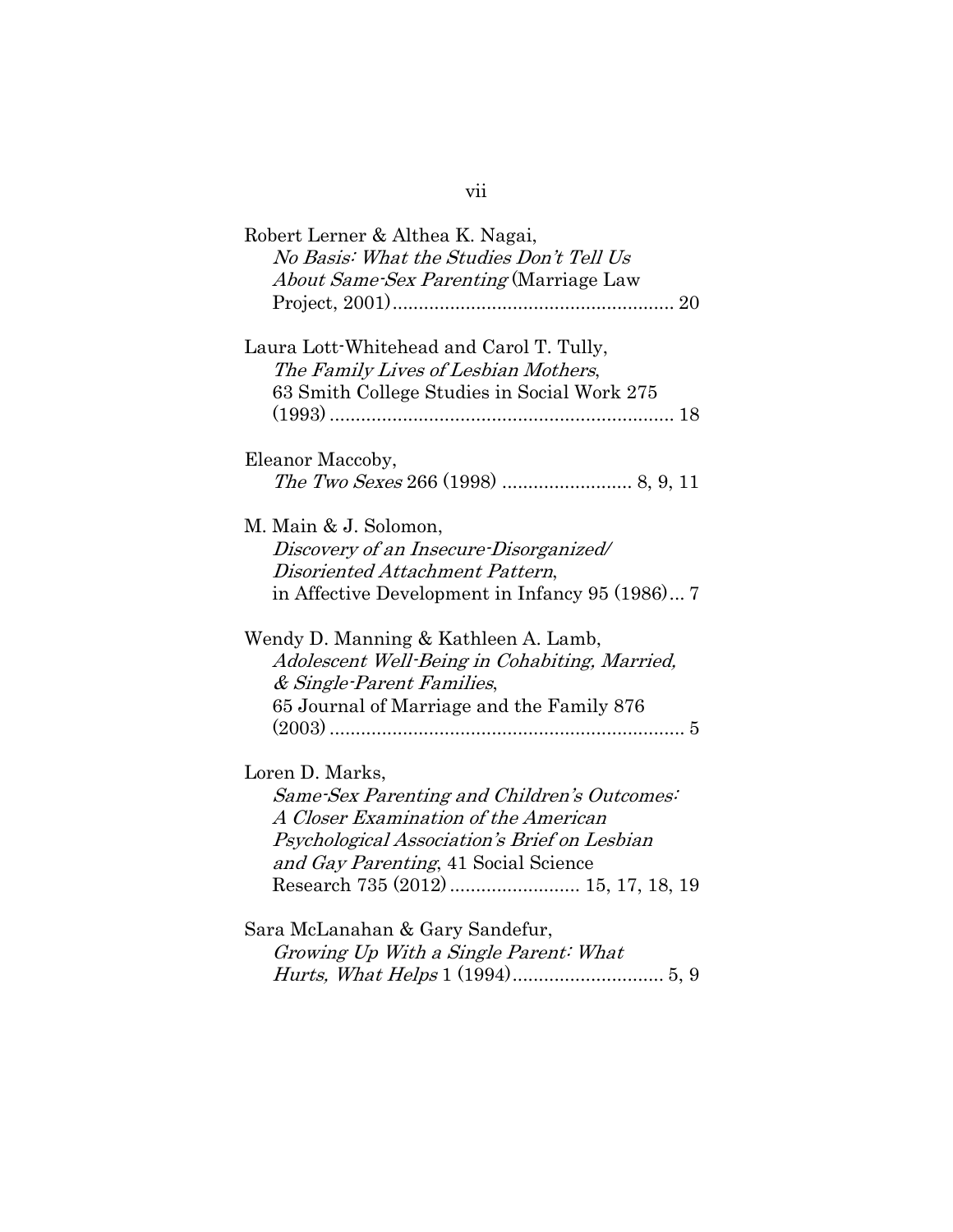| Brent Miller et al.,<br>Comparisons of Adopted and Non-Adopted<br>Adolescents In a Large, Nationally<br>Representative Sample,<br>71 Child Development 1458 (2000)  14                                                      |
|-----------------------------------------------------------------------------------------------------------------------------------------------------------------------------------------------------------------------------|
| Kristen Anderson Moore, et al,<br>Marriage from a Child's Perspective,                                                                                                                                                      |
| C.A. Nelson and M. Bosquet,<br>Neurobiology of Fetal and Infant Development:<br>Implications for Infant Mental Health,<br>in Handbook of Infant Mental Health 37, (2d)                                                      |
| Affidavit of Professor Steven Lowell Nock,<br>Halpern v. Attorney General of Canada,<br>Case No. 684/00 (Ontario Sup. Ct. Justice<br>2001), http://marriagelaw.cua.edu/Law/cases/<br>Canada/ontario/halpern/aff_nock.pdf 20 |
| Barack Obama,<br>Statement at Apostolic Church of God (June<br>15, 2008), http://www.realclearpolitics.com/<br>articles/2008/06/obamas_speech_on_fatherhood.                                                                |
| Daniel Paquette & Mark Bigras,<br>The Risky Situation: A Procedure for Assessing<br>the Father-Child Activation Relationship,<br>180 Early Childhood Development and Care 33                                                |

viii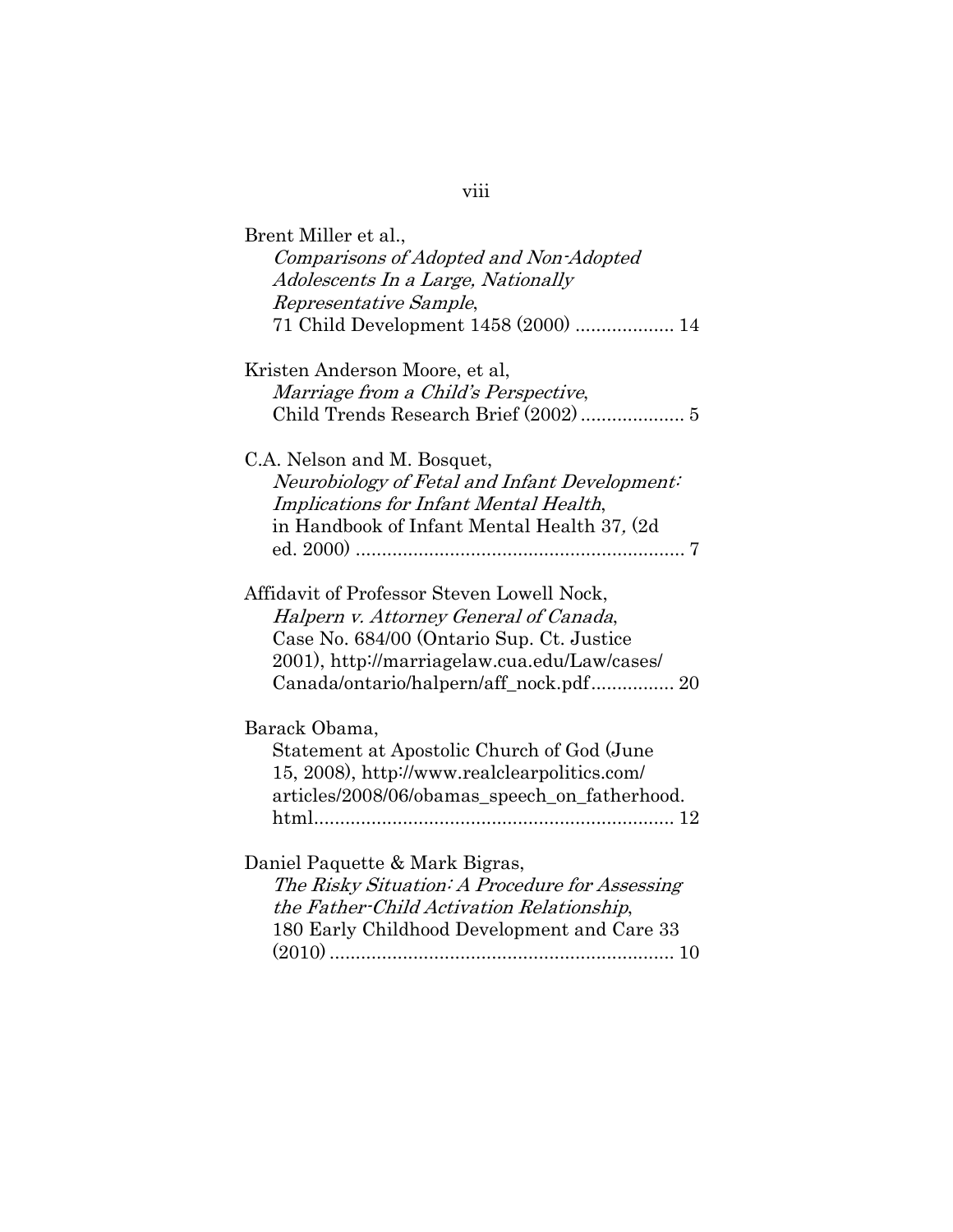| Ross D. Parke,                                                                                                                                                                                                                                                               |
|------------------------------------------------------------------------------------------------------------------------------------------------------------------------------------------------------------------------------------------------------------------------------|
| C.J. Patterson,<br>Children of Lesbian and Gay Parents,<br>63 Child Development 1025 (1992)  18                                                                                                                                                                              |
| David Popenoe,<br>Life Without Father: Compelling New<br><i>Evidence that Fatherhood &amp; Marriage are</i><br>Indispensable for the Good of Children &<br>Society                                                                                                           |
| Thomas G. Powers et al.,<br>Compliance and Self-Assertion: Young<br>Children's Responses to Mothers Versus<br><i>Fathers,</i><br>30 Developmental Psychology 980 (1994)  11                                                                                                  |
| Mark D. Regnerus,<br>How Different Are the Adult Children of<br>Parents Who Have Same-Sex Relationships?<br>Findings from the New Family Structures<br><i>Study</i> ,<br>41 Social Science Research 752 (2012) passim                                                        |
| Mark D. Regnerus,<br>Parental Same-Sex Relationships, Family<br>Instability, and Subsequent Life Outcomes for<br>Adult Children: Answering Critics of the New<br><b>Family Structures Study with Additional</b><br>Analysis,<br>41 Social Science Research 1367 (2012)passim |

ix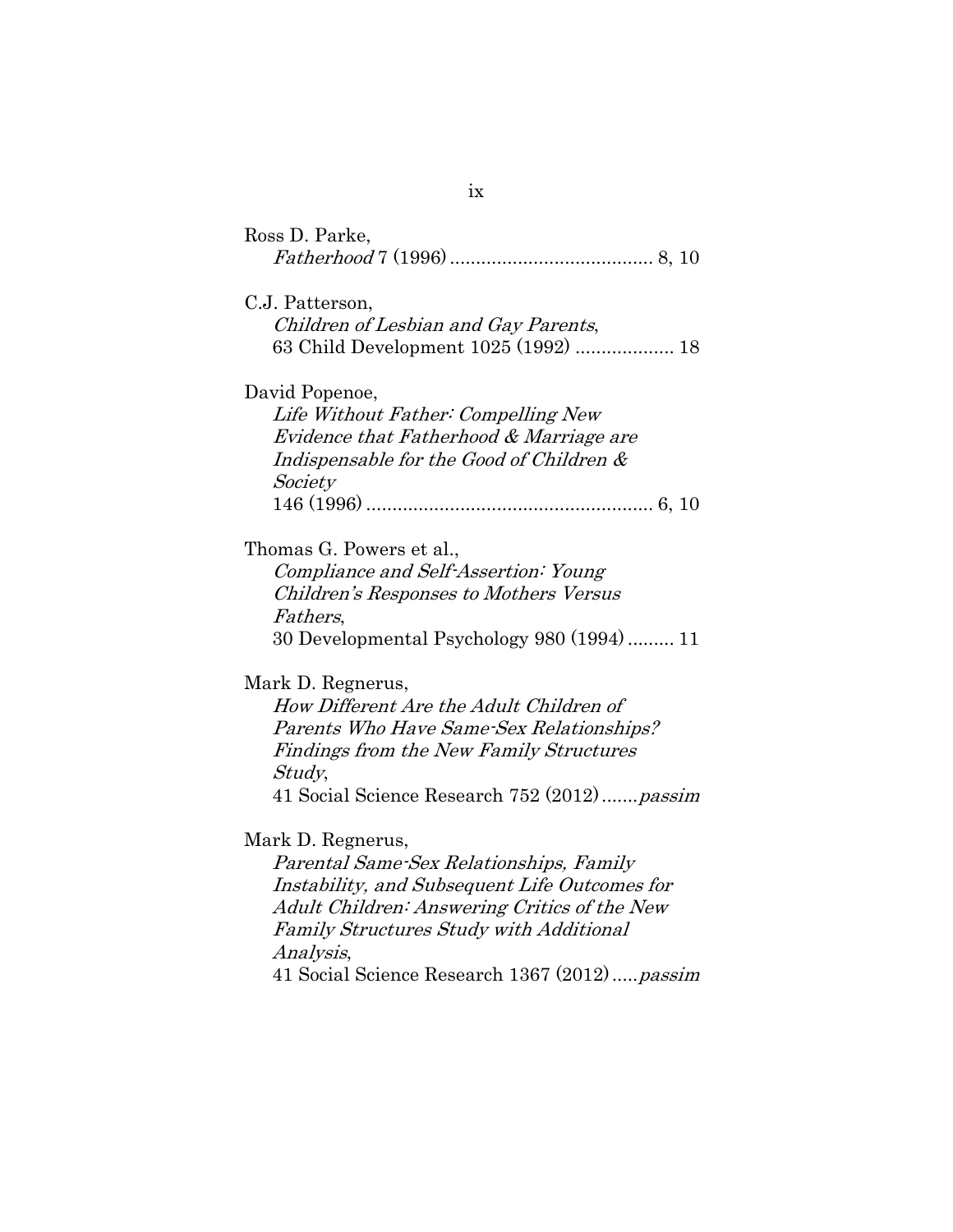| Mark D. Regnerus & Laura B. Luchies,<br>The Parent-Child Relationship and |
|---------------------------------------------------------------------------|
| Opportunities for Adolescents' First Sex,                                 |
| 27 Journal of Family Issues 159 (2006)  11                                |
| Michael J. Rosenfeld,                                                     |
| Nontraditional Families and Childhood                                     |
| Progress Through School,                                                  |
|                                                                           |
| S. Sarantokas,                                                            |
| Children In Three Contexts: Family,                                       |
| <b>Education, and Social Development,</b>                                 |
|                                                                           |
| Shmuel Shulman and Moshe M. Klein,                                        |
| Distinctive Role of the Father in Adolescent                              |
| Separation-Individuation,                                                 |
| 62 New Directions for Child and Adolescent                                |
|                                                                           |
| Walter R. Schumm,                                                         |
| What Was Really Learned From Tasker &                                     |
| Golombok's (1995) Study of Lesbian & Single                               |
| Parent Mothers?,                                                          |
| 95 Psychological Reports 422 (2004)  19, 20                               |
| Walter R. Schumm,                                                         |
| Methodological Decisions and the Evaluation of                            |
| <b>Possible Effects of Different Family Structures</b>                    |
| on Children: The New Family Structures                                    |
| Survey,                                                                   |
| 41 Social Science Research 1357 (2012) 27                                 |

x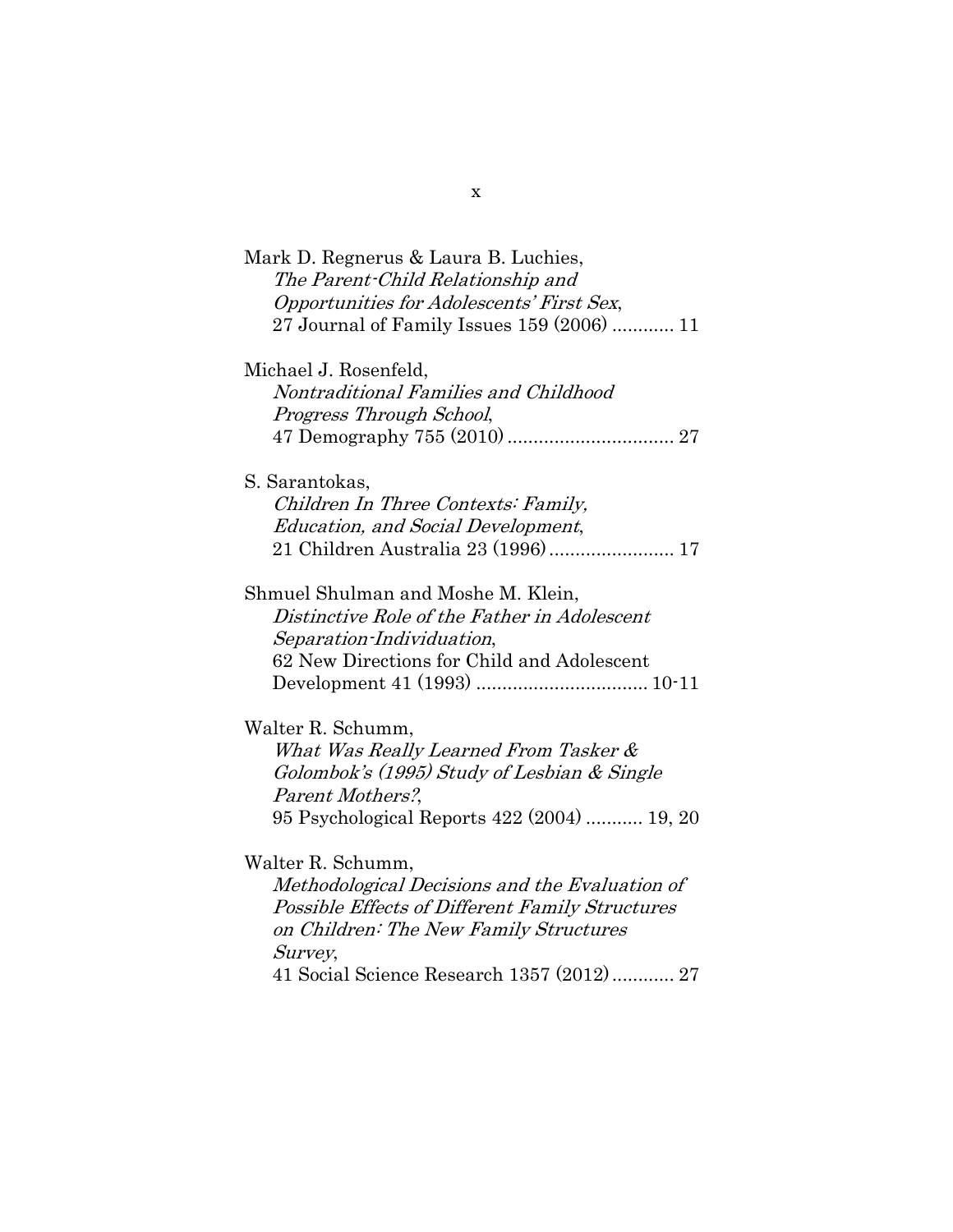xi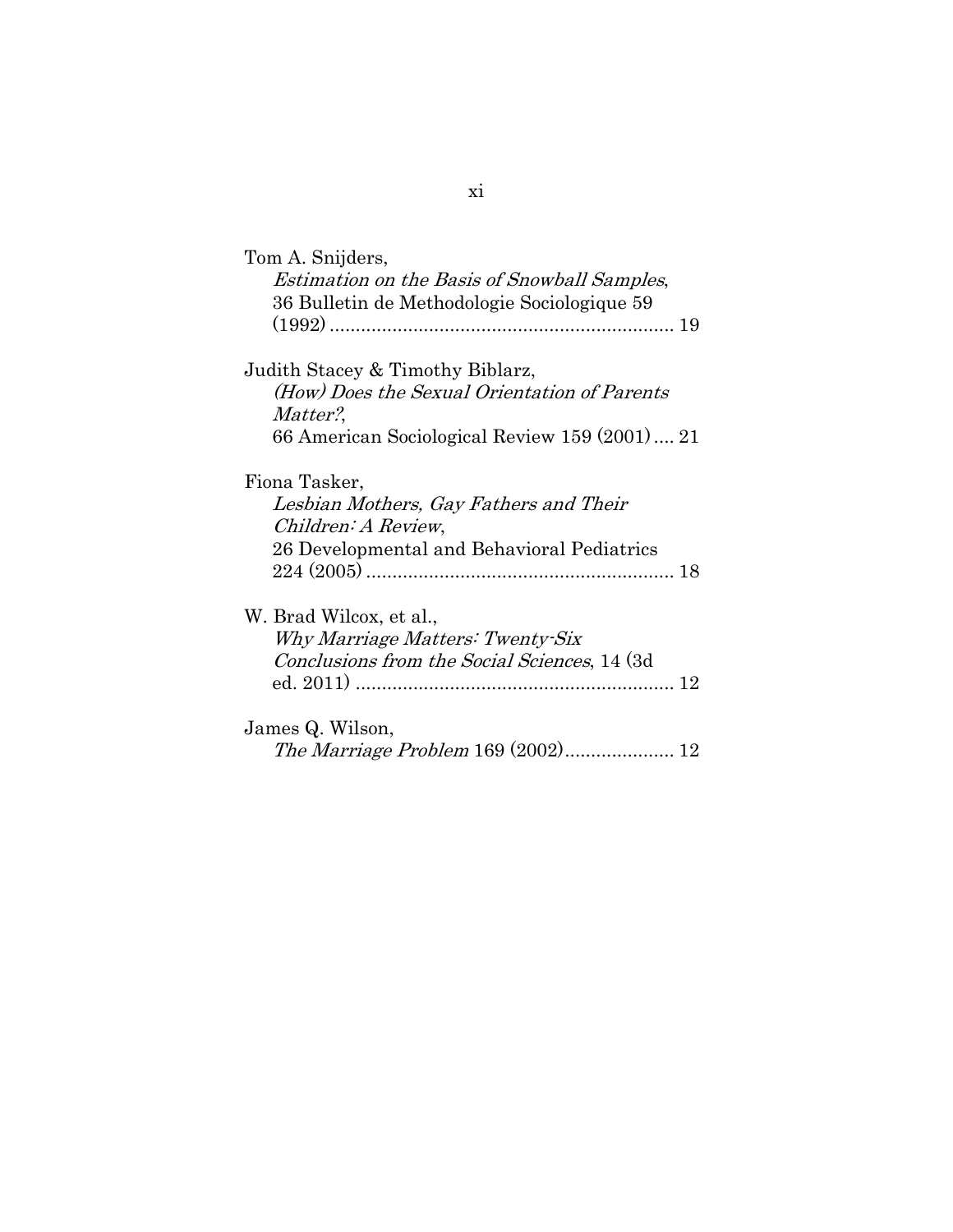#### INTEREST OF AMICI CURIAE<sup>1</sup>

Amici have studied and published on parental and household distinctions and their association with child and young-adult developmental outcomes. Amici's expertise in these fields would assist the Court's consideration of the issues presented by these cases. Amici include (in alphabetical order):

Douglas W. Allen (Ph.D., Economics, University of Washington) is Burnaby Mountain Professor of Economics at Simon Fraser University, BC, Canada.

David J. Eggebeen (Ph.D., Sociology, University of North Carolina) is an Associate Professor of Human Development and Sociology at Penn State University.

Alan J. Hawkins (Ph.D., Human Development and Family Studies, Penn State University) is a Professor of Family Life at Brigham Young University.

1

<sup>1</sup> In Case No. 12-144, all parties granted blanket consent to the filing of *amicus curiae* briefs in support of either party or neither party, and in Case No. 12-307, the petitioner, United States of America, and Respondent Bipartisan Legal Advisory Group of the United States House of Representatives granted same; these consent letters are on file with the Clerk of the Court. Respondent Edith Windsor's written consent to the filing of this brief in Case No. 12-307 is filed contemporaneously. In accordance with Rule 37.6, amici curiae states that no counsel for any party authored this brief in whole or in part, and that no counsel or party made a monetary contribution intended to fund the preparation or submission of this brief, and that no person or entity, other than *amici curiae*, made a monetary contribution to the preparation or submission of this brief.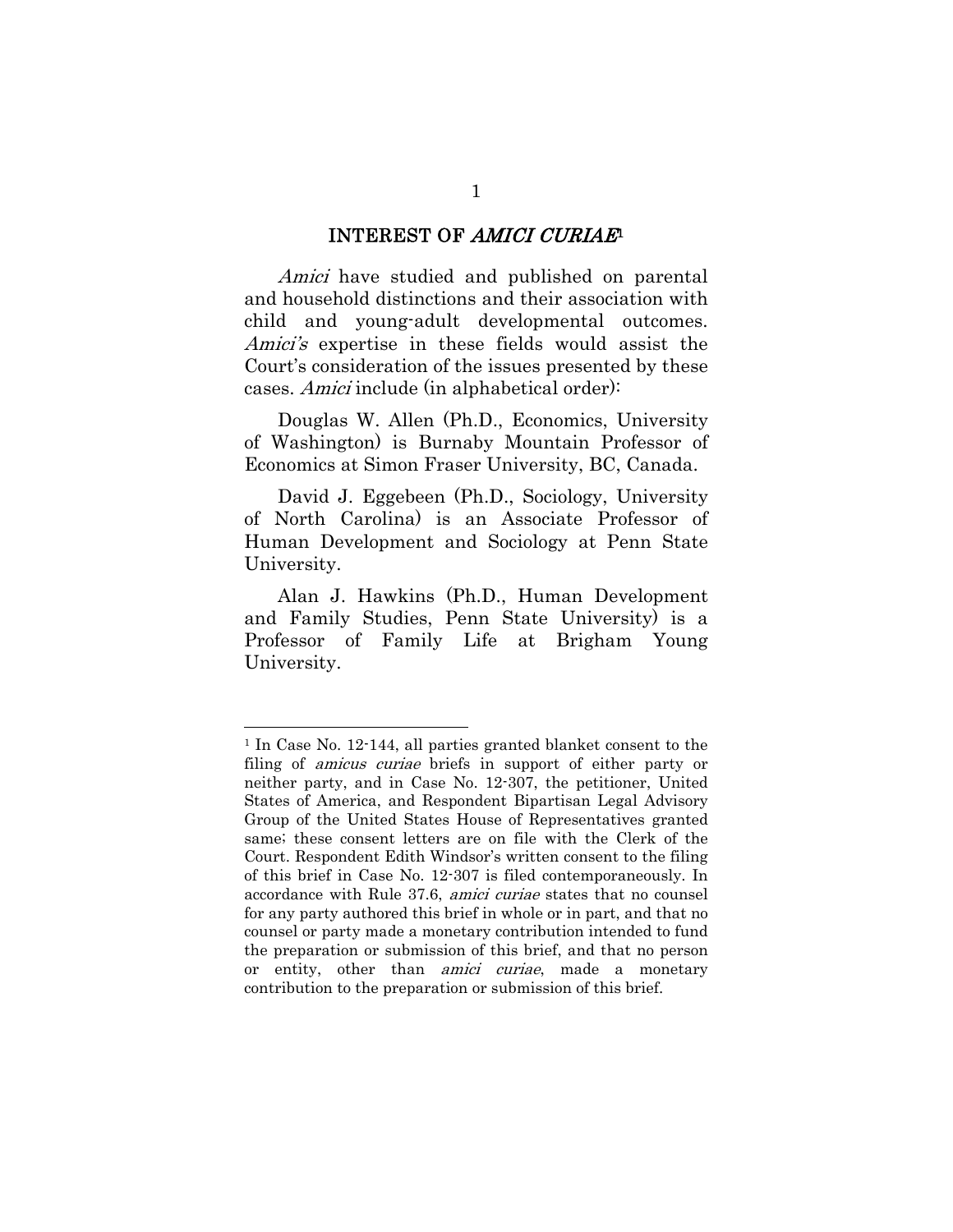Byron R. Johnson (Ph.D., Criminology, Florida State University) is a Distinguished Professor of Social Sciences at Baylor University.

Catherine Pakuluk (Ph.D., Economics, Harvard University) is an Assistant Professor of Economics at Ave Maria University.

Joseph Price (Ph.D., Economics, Cornell University) is an Assistant Professor of Economics at Brigham Young University.

Mark D. Regnerus (Ph.D., Sociology, University of North Carolina) is an Associate Professor of Sociology at the University of Texas at Austin, and a Faculty Research Associate at the Population Research Center of the University of Texas.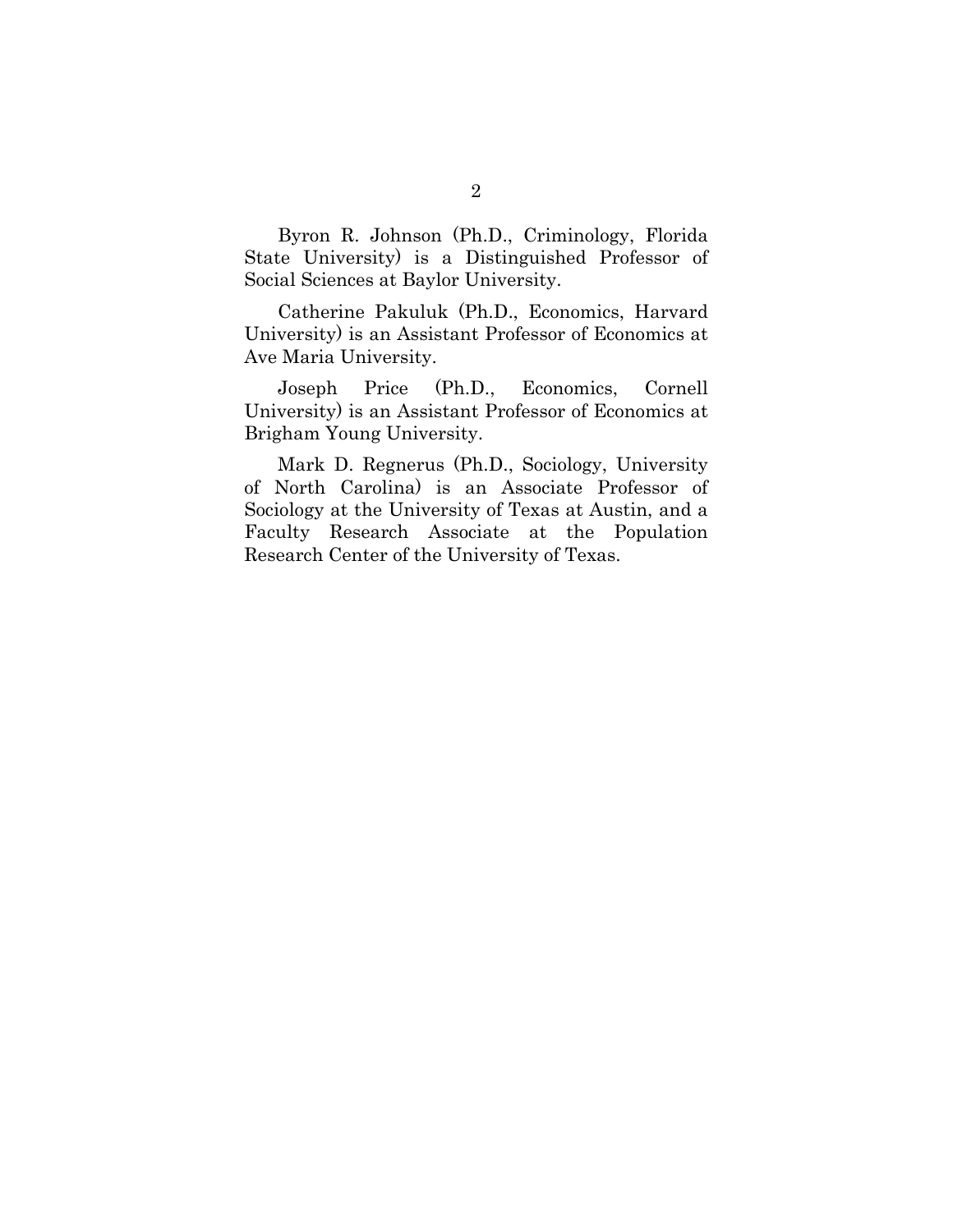#### SUMMARY OF THE ARGUMENT

A persistent claim by those supporting same-sex marriage is that there is "no difference" in the outcomes of children raised by a biological mother and father and those who have been raised by two women or two men. That claim was made to the courts below, and will no doubt be made to this Court by associations like the American Psychological Association ("APA"). But as recent scholarship indicates, the claim is difficult to support because nearly all of the studies upon which the "no difference" assertion is based are rather limited, involving non-random, non-representative samples, often with relatively few participants. Specifically, the vast majority of the studies were based on samples of fewer than 100 parents (or children), and typically representative only of well-educated, white women (parents), often with elevated incomes. These are hardly representative samples of the lesbian and gay population raising children, and therefore not a sufficient basis to make broad claims about child outcomes of same-sex parenting structures.

These and other methodological limitations make the APA's confident "no difference" conclusion suspect. The claim also contradicts longstanding research asserting the view that the ideal environment for raising children is a stable biological mother and father. The science on comparative parenting structures is relatively new, especially that concerning same-sex households. Therefore, a claim that another parenting structure provides the same level of benefit should be rigorously tested and based on sound methodologies and representative samples.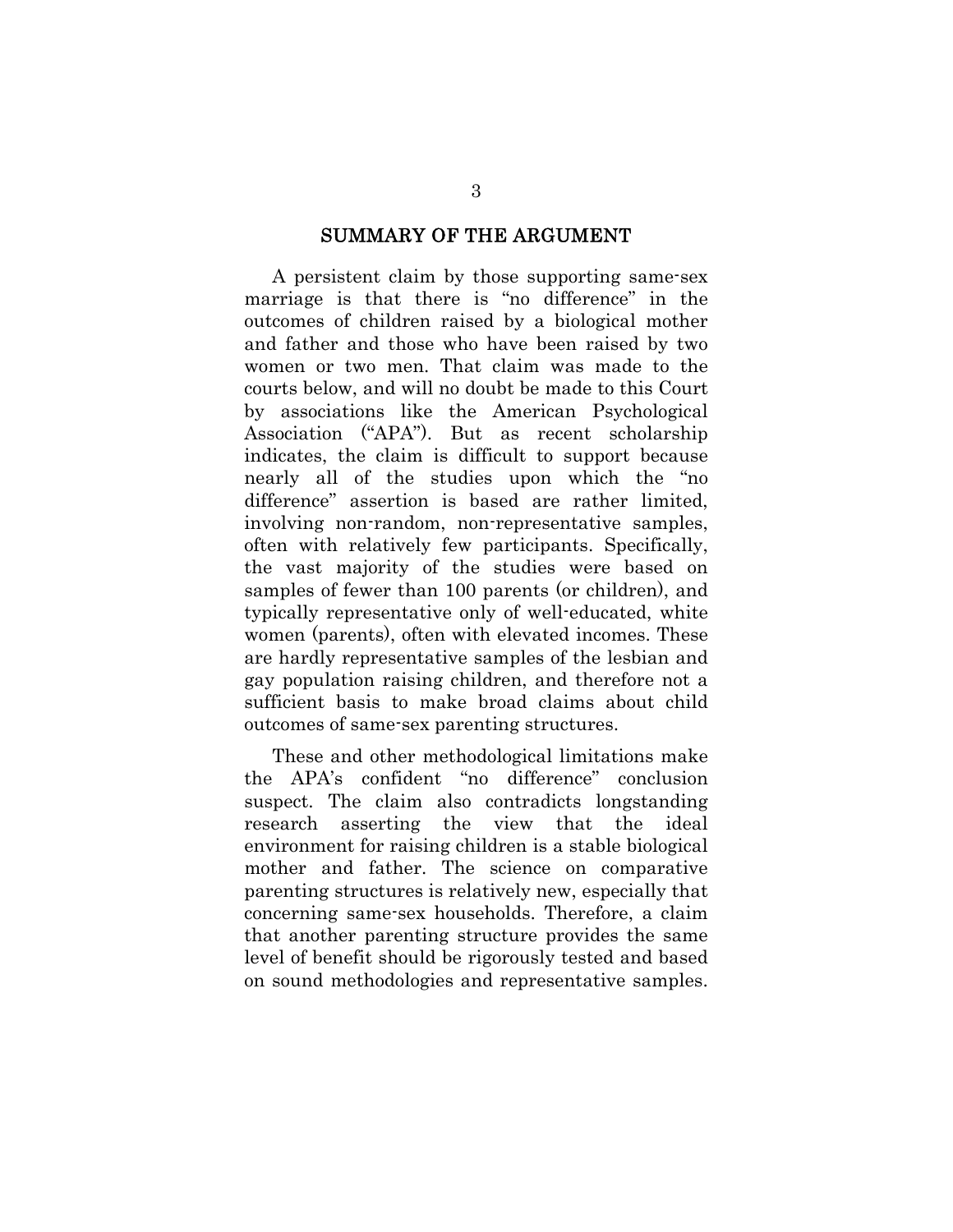Nearly all of the studies cited by the APA fail to meet those criteria.

Indeed, the only studies that were based on large, random, representative samples tended to reveal the opposite conclusion, finding significant differences in the outcomes of children raised by parents in a samesex relationship and those raised by a married biological mother and father. What is clear is that much more study must be done on these questions. But there is no dispute that a biological mother and father provide, on average, an effective and proven environment for raising children. And it is reasonable to conclude that a mother and father function as a complementary parenting unit and that each tends to contribute something unique and beneficial to child development.

The State of California and the federal government thus have a rational interest in supporting that proven parenting structure by reserving the title and status of marriage to unions comprised of a man and a woman.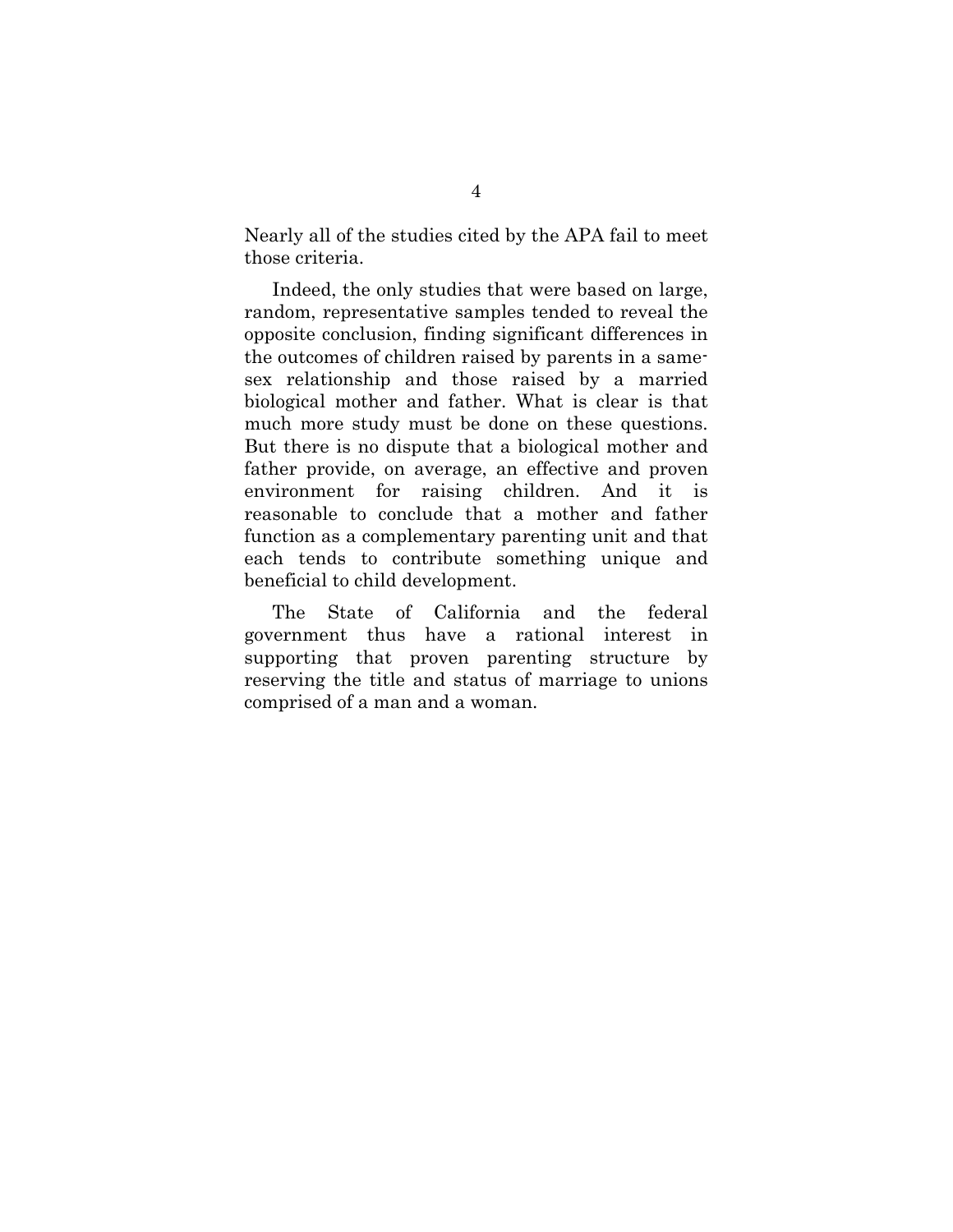#### ARGUMENT

## I.! Compelling Evidence Shows that Children Benefit from the Unique Parenting Contributions of Both Men and Women.

 It is a well-established and well-regarded sociological finding that "[c]hildren who grow up in a household with only one biological parent are worse off, on average, than children who grow up in a household with both of their biological parents . . . regardless of whether the resident parent remarries." Sara McLanahan & Gary Sandefur, Growing Up With a Single Parent: What Hurts, What Helps 1 (1994); see also Wendy D. Manning & Kathleen A. Lamb, Adolescent Well-Being in Cohabiting, Married, & Single-Parent Families, 65 J. Marriage & Fam. 876, 890 (2003) ("The advantage of marriage appears to exist primarily when the child is the biological offspring of both parents."); Kristen Anderson Moore, et al, Marriage from a Child's Perspective, Child Trends Research Brief at 1-2 (2002) ("[I]t is not simply the presence of two parents . . . but the presence of two biological parents that seems to support children's development.").

 Indeed, a few decades ago Justice William Brennan recognized what was likely considered a very unremarkable proposition when he stated that "the optimal situation for the child is to have both an involved mother and an involved father." Bowen v. Gilliard, 483 U.S. 587, 614 (1987) (Brennan, J. dissenting). Experts have long contended that both mothers and fathers make unique contributions to parenting. As sociologist David Popenoe explains,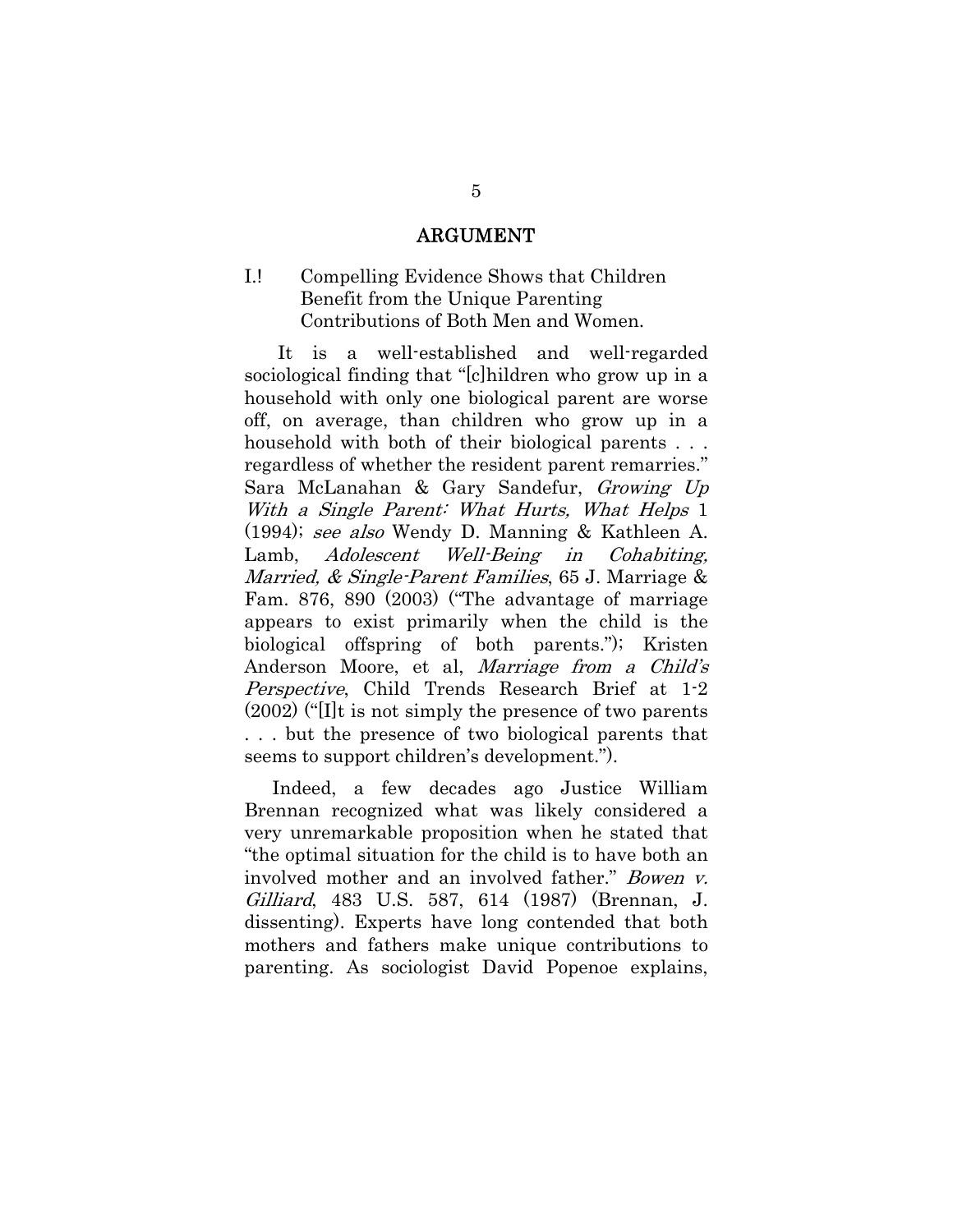"[t]he burden of social science evidence supports the idea that gender-differentiated parenting is important for human development and that the contribution of fathers to childrearing is unique and irreplaceable." David Popenoe, Life Without Father: Compelling New Evidence that Fatherhood & Marriage are Indispensable for the Good of Children & Society 146 (1996). Indeed, even Respondents' expert, Professor Michael Lamb, advocated that same view prior to his advocacy for same-sex marriage, when he noted that "[b]oth mothers and fathers play crucial and qualitatively different roles in the socialization of the child." Michael E. Lamb, Fathers: Forgotten Contributors to Child Development, 18 Human Dev. 245, 246 (1975).

 Current research on the psycho-social development of children continues to affirm that the complementarity of an intact family, with a mother and a father serving unique relational roles, is optimal for a child's healthy development. See, e.g., Ruth Feldman, Oxytocin and Social Affiliation In Humans, 61 Hormones & Behav. 380-391 (2012) (noting the different roles that mothers and fathers play across species, the importance of those differences to human development, and suggesting that human oxytocin systems may account for the different yet complementary maternal and paternal functions). Indeed, in his testimony in the Proposition 8 trial below, Dr. Lamb admitted he had previously stated that men and women are not "completely interchangeable with respect to skills and abilities" and that "data suggests that the differences between maternal and paternal behavior are more strongly related to either the parents'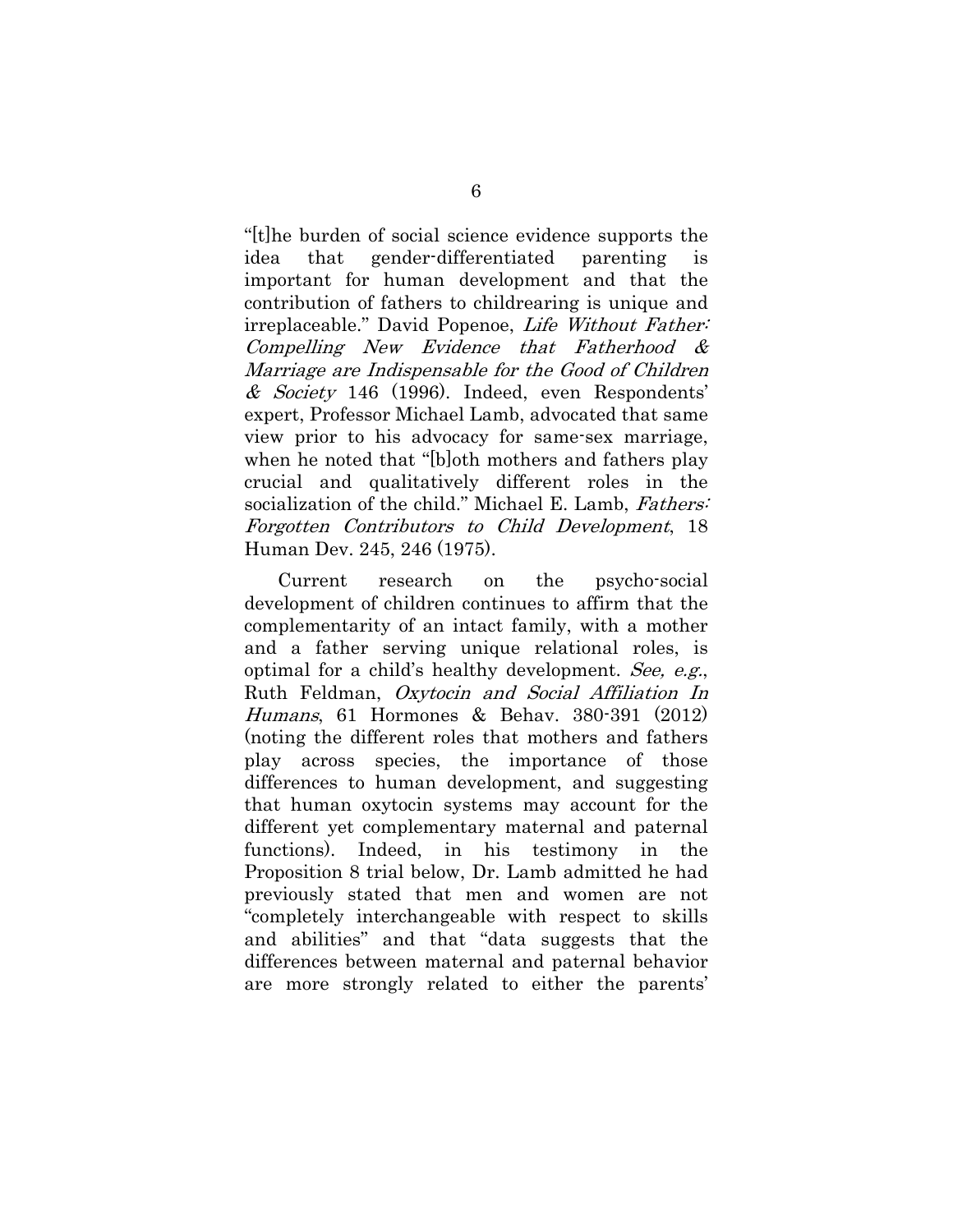biological gender or sex roles, than to either their degree of involvement in infant care or their attitudes regarding the desirability of paternal involvement in infant care." Perry v. Schwarzenegger, 704 F. Supp. 2d 921 (N.D. Cal. 2010), trial transcript at 1064 & 1068.

 Dr. Lamb's statement is consistent with a great deal of scholarship on the distinct ways in which separate maternal and paternal contributions promote positive child development outcomes. For example, distinctive maternal contributions are numerous and significant. The natural biological responsiveness of a mother to her infant fosters critical aspects of neural development and capabilities for interactivity in the infant brain.2 Mothers are also able to extract the maximum return on the temporal investments of both parents in a two-parent home because mothers provide critical direction for fathers on routine caretaking activities, particularly those involving infants and toddlers. See Sandra L. Hofferth et al., The Demography of Fathers: What Fathers Do, in Handbook of Father Involvement: Multidisciplinary Perspectives 81 (Catherine Tamis-Lamonda & Natasha Cabrera eds.,  $2002$ ; Scott Coltrane, *Family Man* 54 (1996). This

1

<sup>&</sup>lt;sup>2</sup> See C.A. Nelson & M. Bosquet, Neurobiology of Fetal and Infant Development: Implications for Infant Mental Health, in Handbook of Infant Mental Health 37-59, (C.H. Zeanah Jr. ed., 2d ed. 2000); M. DeWolff & M. van Izjendoorn, Sensitivity and Attachment: A Meta-Analysis on Parental Antecedents of Infant Attachment, 68 Child Dev. 571-91 (1997); M. Main & J. Solomon, Discovery of an Insecure-Disorganized Disoriented Attachment Pattern, in Affective Development in Infancy 95- 124 (T.B. Brazelton & M.W. Yogman eds., 1986).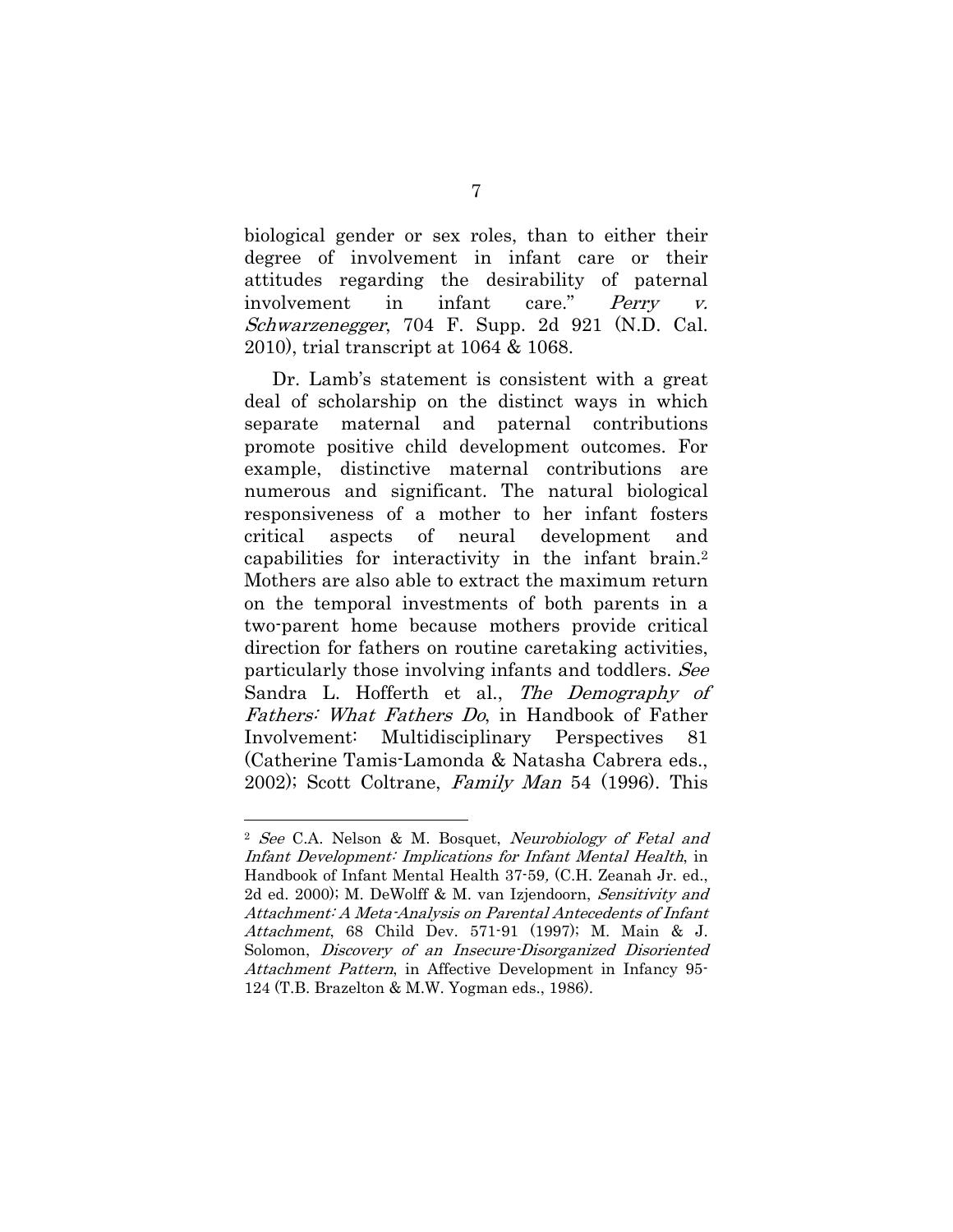direction is needed in part because fathers do not share equally in the biological and hormonal interconnectedness that develops between a mother and a child during pregnancy, delivery, and lactation.

 In comparison to fathers, mothers generally maintain more frequent and open communication and enjoy greater emotional closeness with their children, in turn fostering a sense of security in children with respect to the support offered by the family structure. Ross D. Parke, Fatherhood 7 (Developing Child Series, Jerome Bruner et al. eds., 1996). Mothers' typical mode of parent-child play is predictable, interactive, and geared toward joint problem-solving, which helps children to feel comfortable in the world they inhabit. Eleanor Maccoby, The Two Sexes 266-67 (1998)<sup>3;</sup> see also Parke, *supra* at 5. Mothers also impose more limits and tend to discipline more frequently, albeit with greater flexibility when compared with fathers. Maccoby, *supra* at 273.

 Mothers also uniquely play a greater role in cultivating the language and communication skills of their children. Parke, supra at 6. Mothers help children to understand their own feelings and respond to the feelings of others, in part by encouraging open discussion of feelings and emotions within the family unit. See Suzanne A. Denham et al., Prediction of Externalizing Behavior Problems

1

<sup>3</sup> Professor Maccoby, who is a distinguished feminist psychologist at Stanford University and who championed the idea that sex differences were caused only by socialization, is now acknowledging the importance of biology in explaining sex differences in parenting. Maccoby, supra at 314.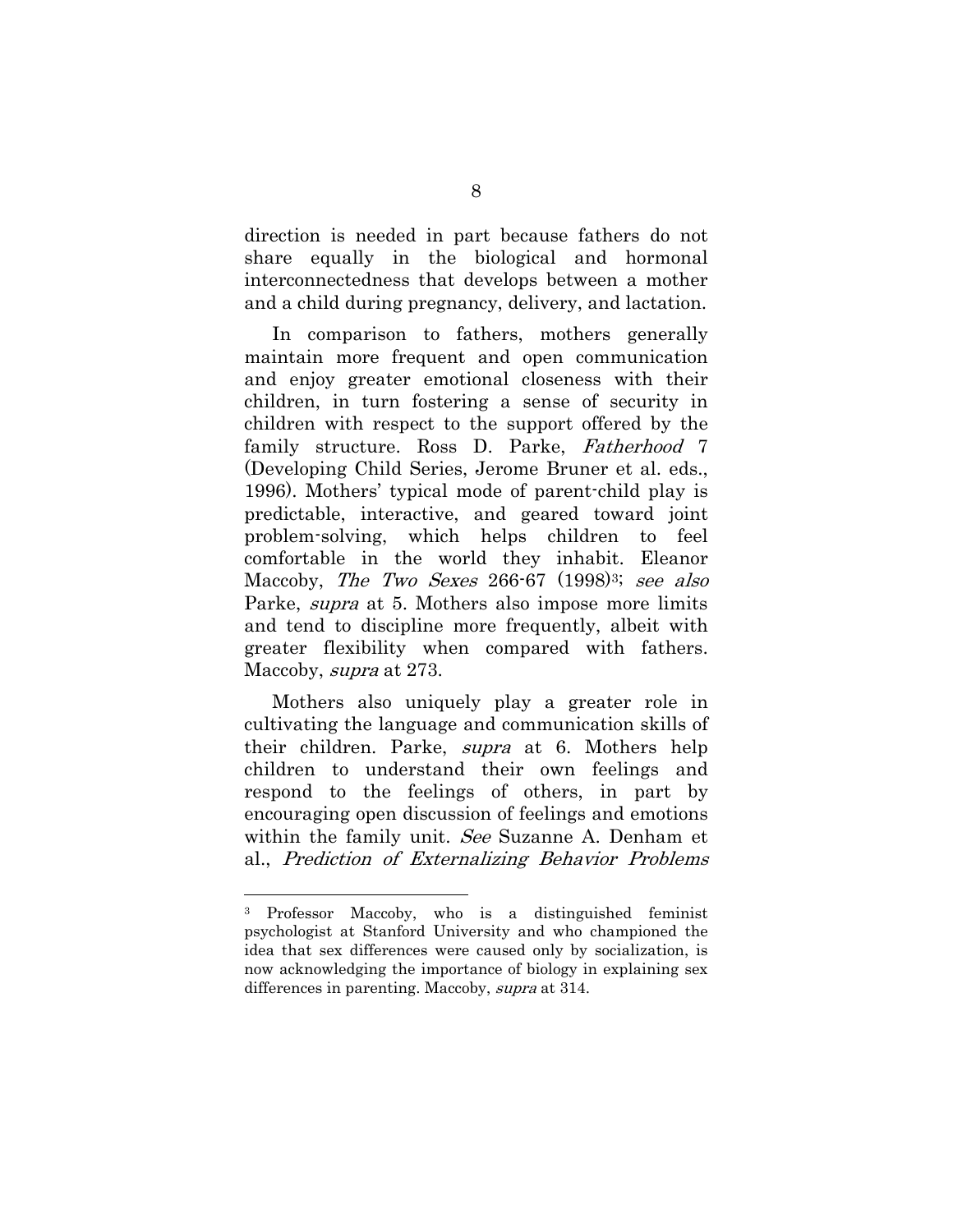From Early to Middle Childhood: The Role of Parental Socialization and Emotion Expression, in Development and Psychopathology 23-45 (2000); Maccoby, *supra* at 272. Active maternal influence and input is vital to the breadth and depth of children's social ties, and mothers play a central role in connecting children to friends and extended family. Paul R. Amato, *More Than Money? Men's* Contributions to Their Children's Lives?, in Men in Families, When Do They Get Involved? What Difference Does It Make? 267 (Alan Booth & Ann C. Crouter eds., 1998).

 Fathers also make distinctive contributions to the upbringing of their children, and positive paternal contributions play a key role in avoiding a variety of negative outcomes that arise with greater frequency in homes where a father is not present. Having a father is associated with an increase in positive outcomes for children in domains such as education, physical health, and the avoidance of juvenile delinquency. McLanahan & Sandefur, supra (1994); Greg Duncan & Jeanne Brooks-Gunn, Consequences of Growing Up Poor (1999). As Professor Norval Glenn explains, "there are strong theoretical reasons for believing that both fathers and mothers are important, and the huge amount of evidence of relatively poor average outcomes among fatherless children makes it seem unlikely that these outcomes are solely the result of the correlates of fatherlessness and not of fatherlessness itself." Norval D. Glenn, *The Struggle for Same-Sex* Marriage, 41 Soc'y 27 (2004).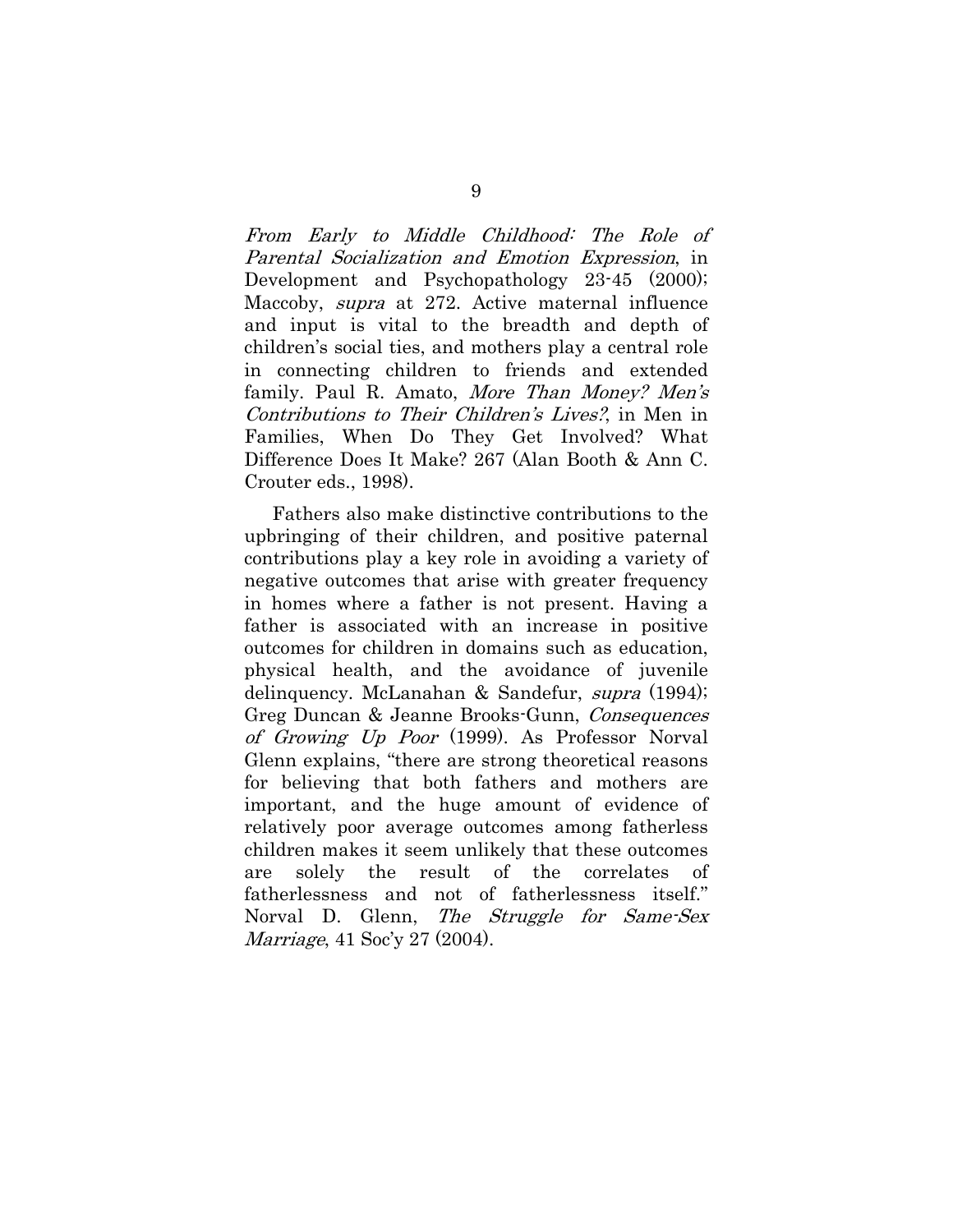Fathers engage proactively in spontaneous play with their children, and "children who roughhouse with their fathers . . . quickly learn that biting, kicking, and other forms of physical violence are not acceptable." Popenoe, supra at 144. A study conducted by developmental psychologist Daniel Paquette found that fathers are also more likely to supervise children at play while refraining from intervention in the child's activities, a pattern that stimulates "exploration, controlled risk-taking, and competition." Daniel Paquette & Mark Bigras, The Risky Situation: A Procedure for Assessing the Father-Child Activation Relationship, 180 Early Childhood Dev. & Care 33-50 (2010).4 Boys who do not regularly experience the love, discipline, and modeling of a good father are more likely to engage in what is called "compensatory masculinity" where they reject and denigrate all that is feminine and instead seek to prove their masculinity by engaging in domineering and violent behavior. Popenoe, supra at 157.

 Paternal modes of play activity are only one example of the ways in which fathers encourage their children to take risks. Compared to mothers, fathers are more likely to encourage children to try new things and to embrace novel situations and challenges. See Parke, supra at 6. One study summarized this aspect of paternal input and observed that "[f]athers, more than mothers, conveyed the feeling that they can rely on their adolescents, thus fathers might provide a 'facilitating

1

<sup>4</sup> See http://www.msnbc.msn.com/id/37741738 (last visited January 25, 2012).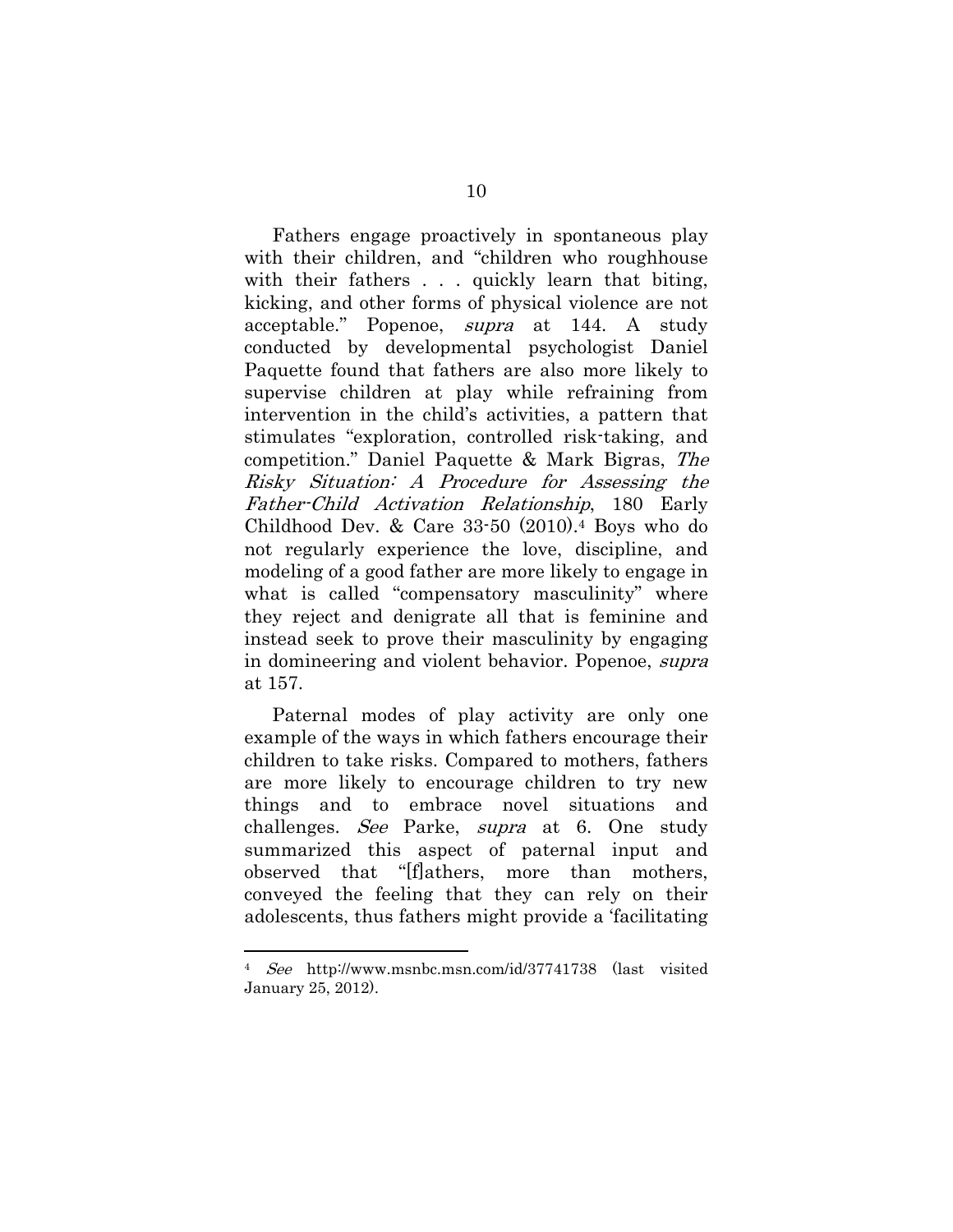environment' for adolescent attainment of differentiation from the family and consolidation of independence." Shmuel Shulman and Moshe M. Klein, Distinctive Role of the Father in Adolescent Separation-Individuation, 62 New Dir. Child & Adolesc. Dev. 41, 53 (1993).

 Fathers also tend to utilize a different discipline style than mothers, in that they discipline with less frequency, but greater predictability and less flexibility in terms of deviating from pre-determined consequences for particular behavior. See Thomas G. Powers et al., *Compliance and Self-Assertion: Young* Children's Responses to Mothers Versus Fathers, 30 Dev. Psychol. 980-89 (1994). Children respond differently to paternal discipline, and are comparatively more likely to resist maternal commands and comply with paternal requests. Maccoby, *supra* at 274-75. This may be one reason why a number of studies have found that paternal influence and involvement plays an outsized role in preventing adolescent boys from breaking the law, and lowering the odds that a teenage girl will become pregnant. See, e.g., Paul R. Amato & Fernando Rivera, Paternal Involvement and Children's Behavior Problems, 61 J. Marriage & Fam. 375-84 (1999) (finding that paternal involvement is linked to lower levels of delinquency and criminal activity, even after controlling for maternal involvement); Mark D. Regnerus & Laura B. Luchies, The Parent-Child Relationship and Opportunities for Adolescents' First Sex, 27 J. Fam. Issues 159-83 (2006) (study of 2000 adolescents noted that fatherdaughter relationship, rather than mother-daughter relationship, was an important predictor of whether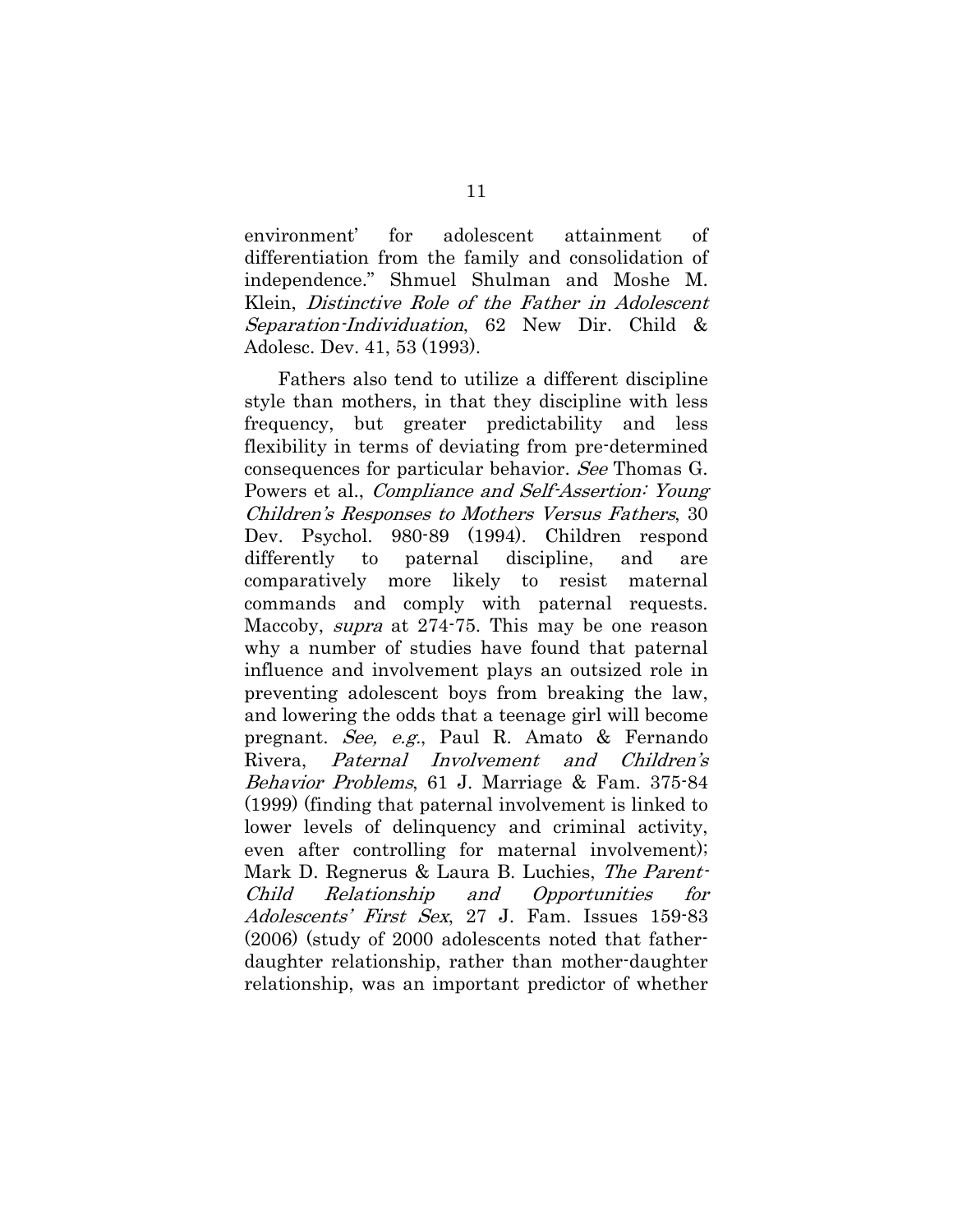and when adolescent girls transitioned to sexual activity); see also W. Brad Wilcox, et al., Why Marriage Matters: Twenty-Six Conclusions from the Social Sciences, 14, 22-23 (3d ed. 2011) (discussing evidence suggesting that female sexual development is slowed by early childhood exposure to pheromones of biological father, and accelerated by regular early childhood exposure to pheromones of adult male who is not child's biological father).

As President Obama has noted:

We know the statistics—that children who grow up without a father are five times more likely to live in poverty and commit crime; nine times more likely to drop out of schools, and twenty times more likely to end up in prison. They are more likely to have behavioral problems, or run away from home or become teenage parents themselves. And the foundations of our community are weaker because of it.

Barack Obama, Statement at Apostolic Church of God (June 15, 2008)<sup>5;</sup> see also James Q. Wilson, The Marriage Problem 169 (2002) ("The weight of scientific evidence seems clearly to support the view that fathers matter.").

 In sum, a substantial body of evidence exists documenting that both mothers and fathers make unique contributions to a child's development. Samesex parenting structures, by definition, exclude either

1

<sup>5</sup>Available at

http://www.realclearpolitics.com/articles/2008/06/obamas\_ speech\_on\_fatherhood.html (last visited January 25, 2013).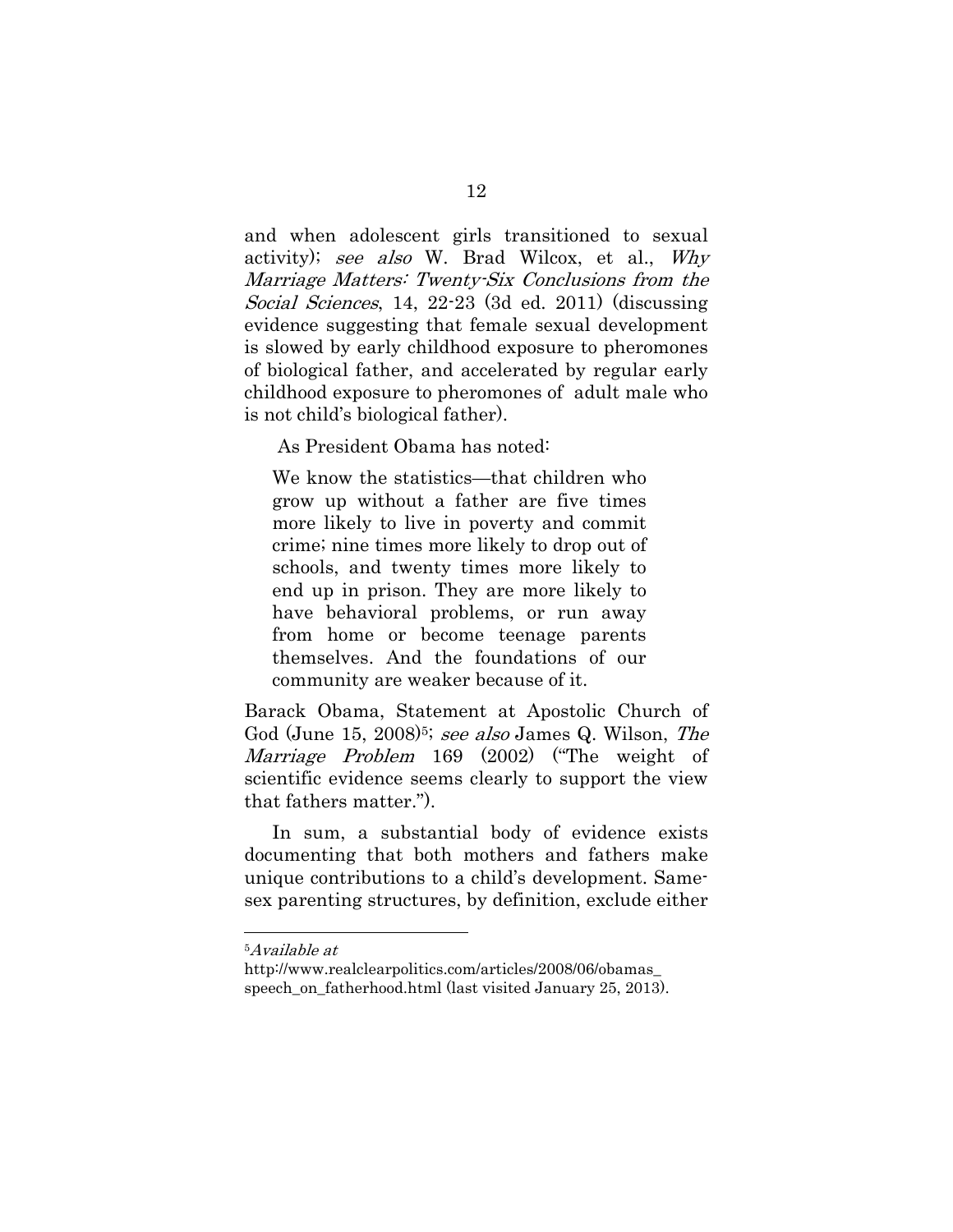a mother or a father. Certainly same-sex couples, like other parenting structures, can make quality and successful efforts in raising children. That is not in question. But the social science evidence, especially evidence founded on conclusions from populationbased samples, suggests that there remain unique advantages to a parenting structure consisting of both a mother and a father, political interests to the contrary notwithstanding. Therefore it remains rational for government to provide distinctive recognition and incentive to that proven parenting structure through the status of marriage.

II.! The Claim of "No Difference" In Outcomes of Children Raised By Gay and Lesbian Parents and Intact Biological Parents Is Empirically Undermined by Significant Methodological Limitations.

 Decades of study on various other parenting structures yield the near uniform conclusion that a biological mother and father provide optimal child outcomes. Mark Regnerus, How Different Are the Adult Children of Parents Who Have Same-Sex Relationships? Findings from the New Family Structures Study, 41 Soc. Sci. Research 752, 763 (2012) [hereinafter How Different?]. So the claim that another parenting relationship produces child outcomes just as good as (or even better than) intact biological parents is a surprising proposition, to say the least, and one that must be rigorously tested (and until then, viewed with healthy suspicion).6

1

<sup>6</sup> Although outcomes of children raised by adoptive parents are often positive, outcomes for those children are not typically as positive as children raised by biological parents in an intact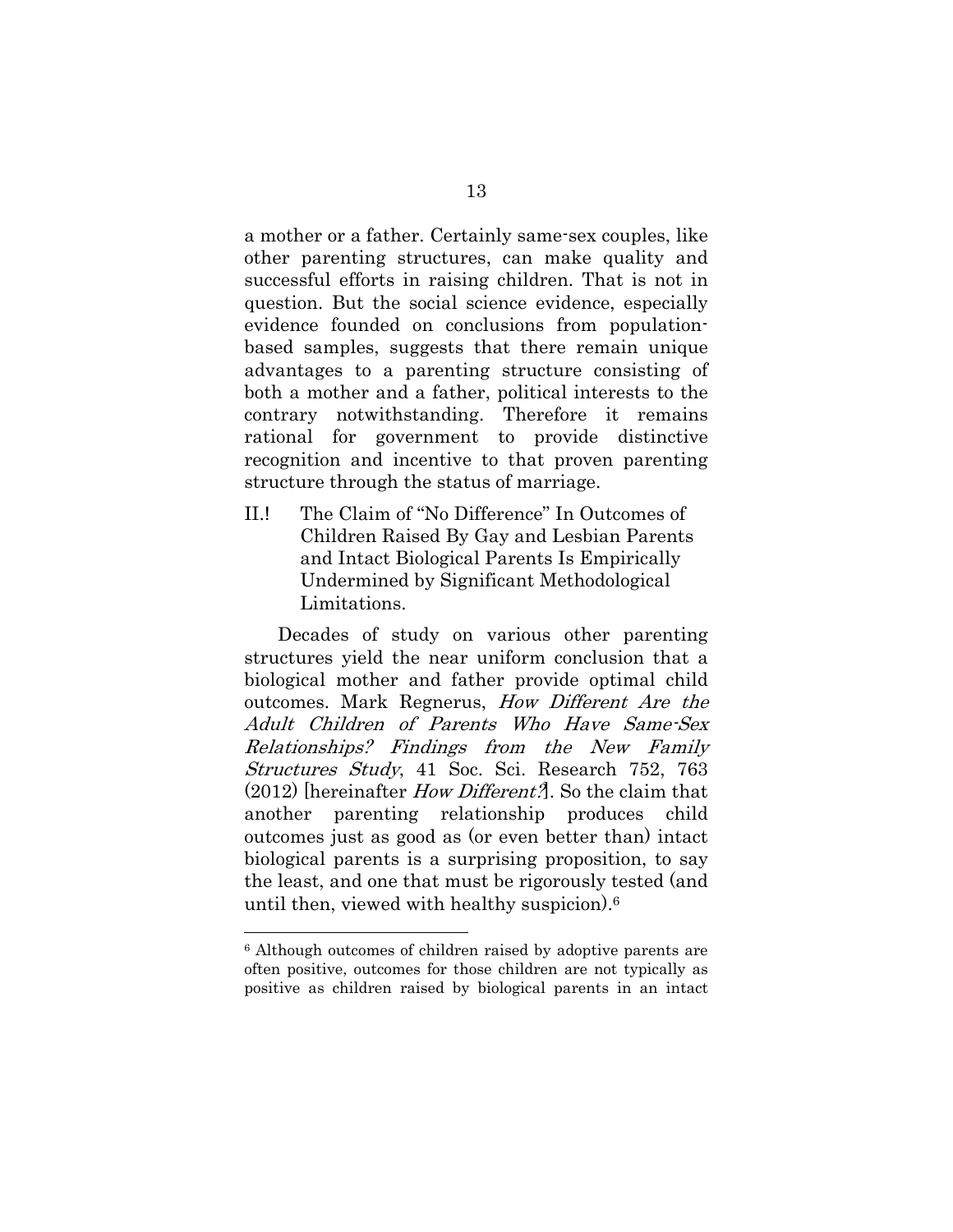A closer examination of the studies purporting to show no difference between same-sex parenting and parenting by biological parents suggests that they cannot bear the weight that advocates place on them. Most striking is that all but one failed to involve a large, random, representative sample of the population. While this can be attributed to the fact that such a sample is difficult to locate randomly, it nevertheless ought to raise concern when they are used to support broad public policy changes, like those at issue in this case. In short, it is faulty to credibly, much less confidently, claim "no difference" with such thin support.

The Eleventh Circuit has recognized these limitations in the research on gay and lesbian parenting, noting "significant flaws in the studies' methodologies and conclusions, such as the use of small, self-selected samples; reliance on self-report instruments; politically driven hypotheses; and the use of unrepresentative study populations consisting of disproportionately affluent, educated parents."

l

marriage, despite the rigorous screening process that adoption entails. Regnerus, *How Different?, supra* at 754-55 ("[S] tudies of adoption—a common method by which many same-sex couples (but more heterosexual ones) become parents—have repeatedly and consistently revealed important and wide-ranging differences, on average, between adopted children and biological ones. In fact, these differences have been so pervasive and consistent that adoption experts now emphasize that 'acknowledgement of difference' is critical for both parents and clinicians when working with adopted children and teens." (citing Brent Miller et al., Comparisons of Adopted and Non-Adopted Adolescents In A Large, Nationally Representative Sample, 71 Child Dev. 1458 (2000)).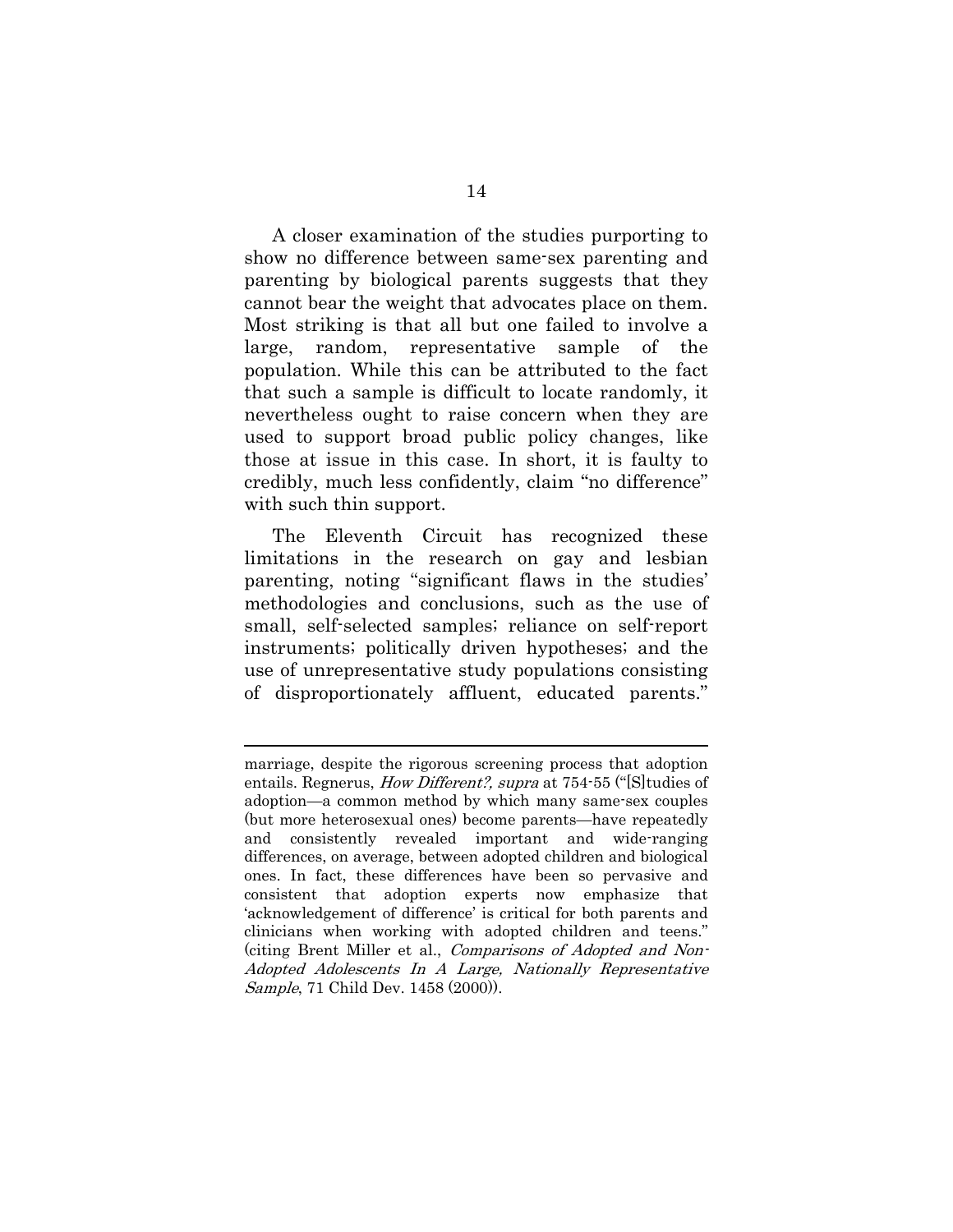### Lofton v. Sec'y of the Dep't of Children and Family Servs., 358 F.3d 804, 825 (11th Cir. 2004).

### A. The APA studies are based on small sample sizes.

Most of the studies that the APA relies on to support its no-difference conclusion "are based on small, non-representative, convenience samples of fewer than 100 participants." Loren D. Marks, *Same*-Sex Parenting and Children's Outcomes: A Closer Examination of the American Psychological Association's Brief on Lesbian and Gay Parenting, 41 Soc. Sci. Res. 735, 736-38 (2012); see also Douglas W. Allen et al., Nontraditional Families and Childhood Progress Through School: A Comment on Rosenfeld, Demography November 2012, http://link.springer.com/article/10.1007/s1352 4-012- 0169-x/fulltext.html, ("Although there has been considerable research on the effect of family structure on child outcomes, almost none of the research using nationally representative samples has included same-sex parents as part of the analysis.").

The hallmark of a rigorous study is a large, representative pool of participants drawn from a population-based random sample. Regnerus, How Different?, supra at 754 (2012). Indeed, it is very difficult to draw reliable conclusions from the data used in small samples because the conclusions from such limited studies cannot be confidently extrapolated to the general population and the risk of erroneously attributing statistical insignificance to between-group comparisons (that is, mistakenly concluding there are no differences between groups) is high. Marks, supra at 736. "Even analyzing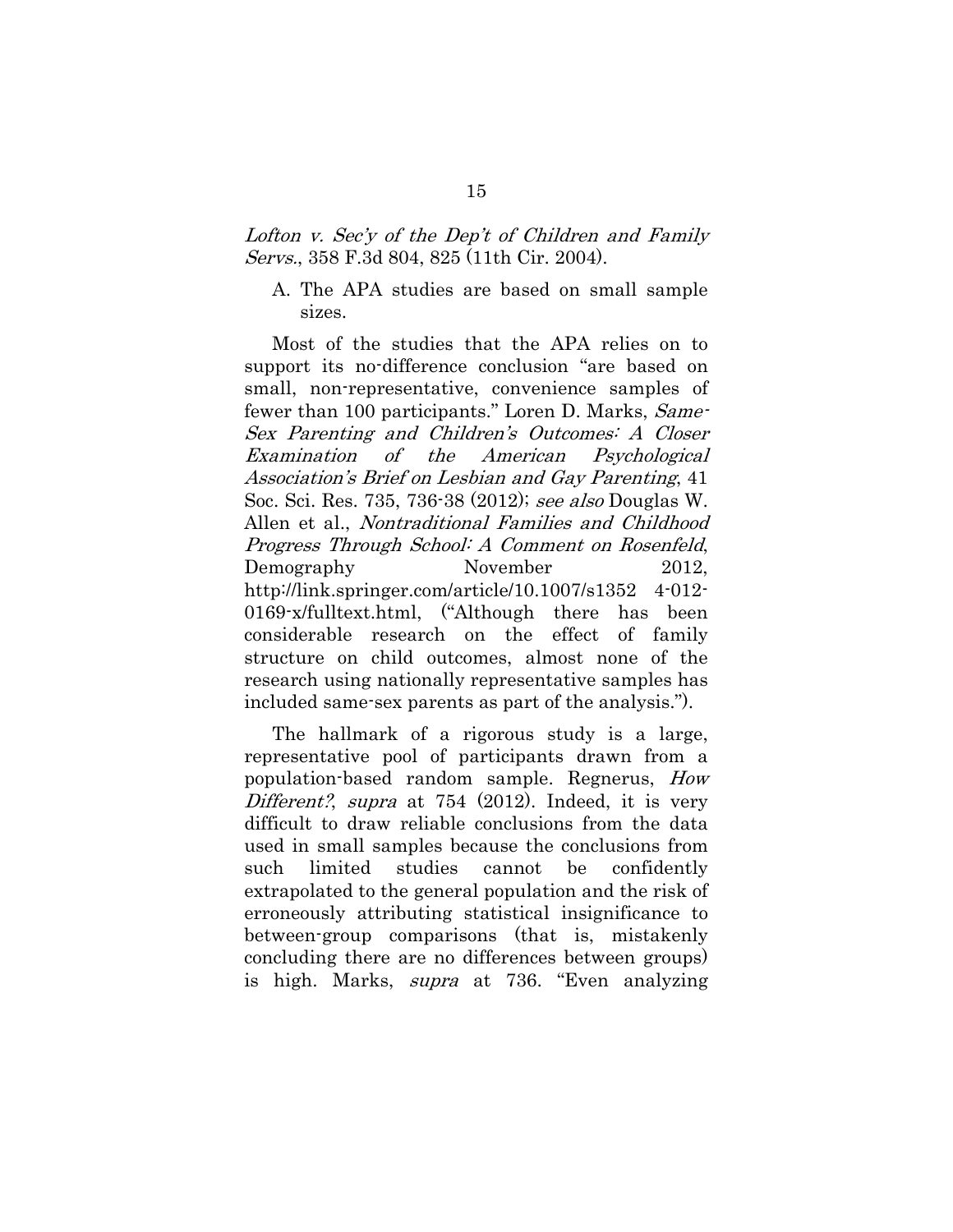matched samples, as a variety of studies have done, fails to mitigate the challenge of locating statistically-significant differences when the sample size is small. This is a concern in all social science, but one that is doubly important when there may be motivation to confirm the null hypothesis (that is, that there are in fact no statistically-significant differences between groups)." Regnerus, How Different?, *supra* at 754.

Because of the small sample sizes in these studies, expected differences in children raised by biological and non-biological parents could not be measured in a meaningful way. For example, it is well established that having a stepfather in the home tends on average to result in less optimal child outcomes. Mark V. Flinn et al., Fluctuating Asymmetry of Stepchildren, 20 Evol. Hum. Behav. 465 (1999) ("In summary, the absence of a genetic relationship between stepchildren and stepparents may affect the quality and quantity of care including specific behaviors that affect nutrition, sleep routines, hygiene, medical attention, work loads, instruction, comforting, protection and so forth—with consequent affect on growth."); Marilyn Coleman et al., Reinvestigating Remarriage: Another Decade of Progress, 62 J. Marriage & Fam. 1288, 1293 (2000) ("[M]ost researchers reported that stepchildren were similar to children living with single mothers on the preponderance of outcome measures and that step-children generally were at a greater risk for problems than were children living with both of their parents."). That is relevant for the matter at hand, since every child in a "planned" gay or lesbian family has at least one nonbiological "step"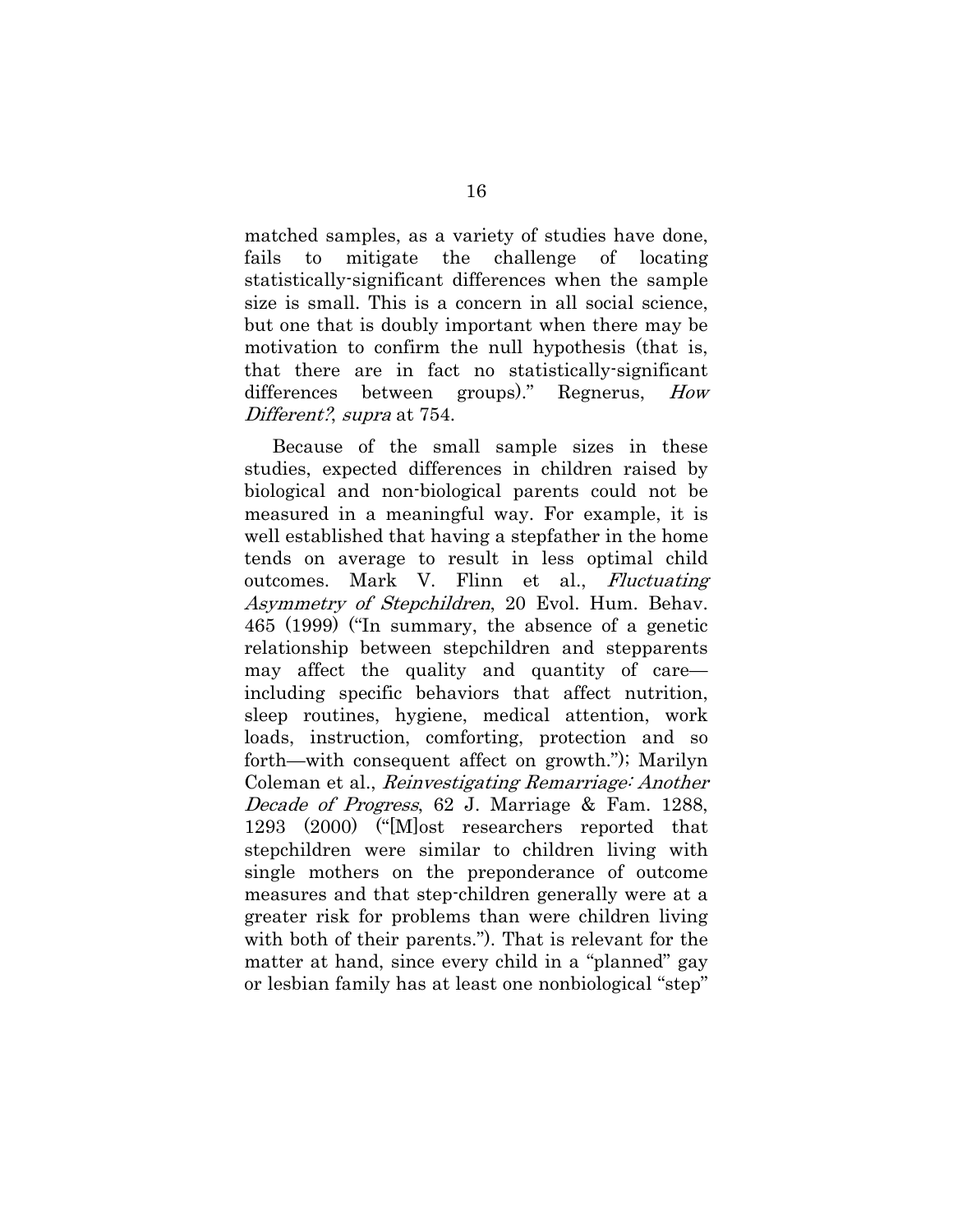parent. But because of the small sample sizes of same-sex parents represented in the studies (and especially of gay fathers), these outcome differences have not often surfaced (or even been evaluated). raising additional questions about the reliability of the studies purporting to show no differences. Alternately, comparisons are most often made between children in heterosexual stepfamilies and those in gay unions, which overlook the general consensus about the importance of two biological connections to begin with.

Even one of the larger studies that the APA cites, but does not discuss, showed significant outcome differences between children raised by same-sex parents and those raised by biological parents in an intact relationship. "Overall, the study has shown that children of married couples are more likely to do well at school in academic and social terms, than children of cohabiting and homosexual couples." Marks, *supra* at 742-43 (quoting S. Sarantokas, Children In Three Contexts: Family, Education, and Social Development, 21 Children Australia 23 (1996), and describing the study's findings in detail, its comparative statistical strength, and the APA's puzzling de-emphasis of it).

B. The APA's studies are largely based on homogeneous samples.

Not only are most of the studies claiming no differences in same-sex parenting based on small sample sizes, they also tend to draw upon "homogeneous samples of privileged lesbian mothers to represent all same-sex parents." Marks, *supra* at 739. For example, many of the studies cited by the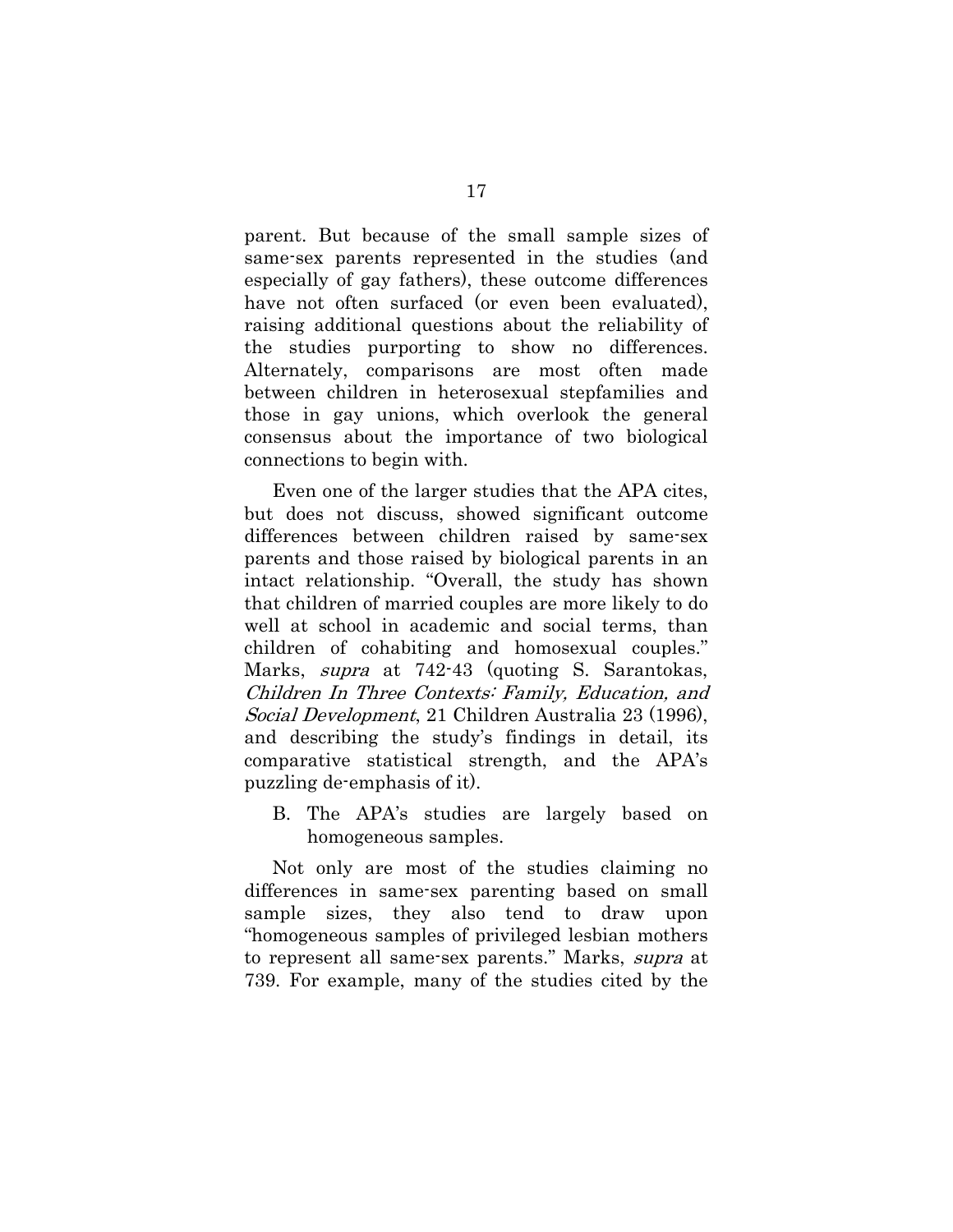APA include no minorities with samples predominantly composed of white, well-educated, middle- to upper-class women. Id. at 738. As one study candidly acknowledged, "the study sample was small and biased toward well-educated, white women with high incomes. These factors have plagued other [same-sex parenting] studies, and remain a concern of researchers in this field." *Id.* (quoting Laura Lott-Whitehead and Carol T. Tully, The Family Lives of Lesbian Mothers, 63 Smith Coll. Studies Soc. Work 275 (1993)); see also C.J. Patterson, Children of Lesbian and Gay Parents, 63 Child Dev. 1025, 1029 (1992) ("Despite the diversity of gay and lesbian communities, both in the United States and abroad, samples of children [and parents] have been relatively homogenous . . . . Samples for which demographic information was reported have been described as predominantly Caucasian, welleducated, and middle to upper class.").

 And very few of the APA-cited studies on samesex parenting analyzed the outcomes of children raised by gay fathers. Only eight of the fifty-nine cited studies included gay fathers, and only four of those included a heterosexual comparison group. Marks, supra at 739. "Systematic research has so far not considered developmental outcomes for children brought up from birth by single gay men or gay male couples (planned gay father families), possibly because of the difficulty of locating an adequate sample." Fiona Tasker, Lesbian Mothers, Gay Fathers and Their Children: A Review, 26 Dev. & Behav. Pediatr. 224, 225 (2005).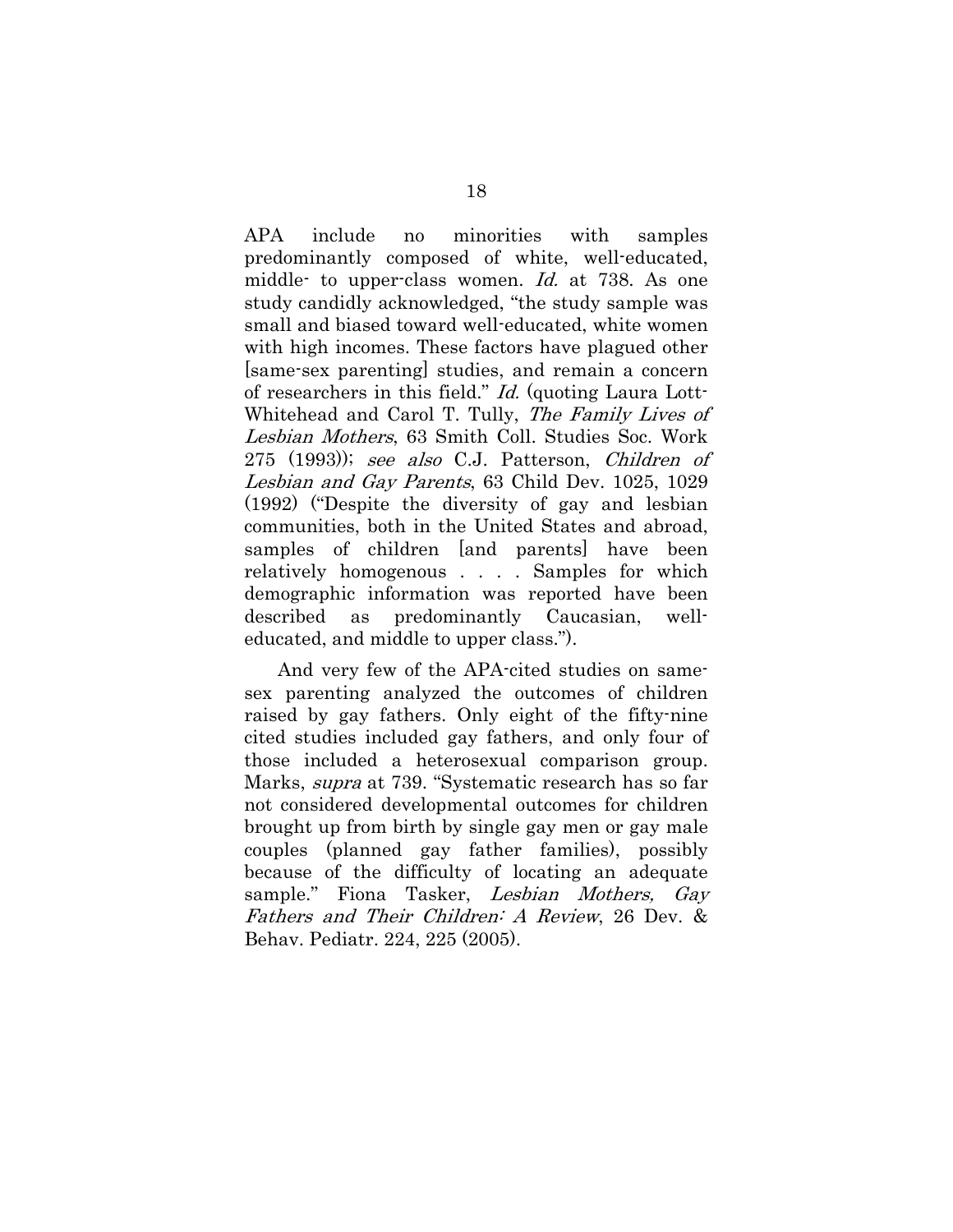### C. Most of the samples in the APA-cited studies relied on non-random, convenience sampling.

It is not surprising that the samples in these studies are so homogenous, given that most of the people in them were recruited by use of non-random, convenience (snowball) sampling. Regnerus, How Different?, supra at 753 (2012). For example, one data-collection effort that has been the subject of at least 19 different peer-reviewed publications to date "recruited entirely by self-selection from announcements posted 'at lesbian events, in women's bookstores, and in lesbian newspapers' in Boston, Washington, and San Francisco." *Id.* This method of recruitment was common among the APA-cited studies. Id. Such "snowball sampling is known to have some serious problems" because it is impossible to generalize the findings of such a specific subgroup to the general population. Id. (quoting Tom A. Snijders, Estimation on the Basis of Snowball Samples, 36 Bulletin de Methodologie Sociologique 59 (1992)).

In short, because such studies' samples are garnered from people who have a great deal in common with each other, how well their findings characterize a broader population of gay families remains unknown. "By their own reports, social researchers examining same-sex parenting have repeatedly selected small, non-representative, homogeneous samples of privileged lesbian mothers to represent all same-sex parents." Marks, supra at 739; see also Walter R. Schumm, What Was Really Learned From Tasker & Golombok's (1995) Study of Lesbian & Single Parent Mothers?, 95 Psych. Reports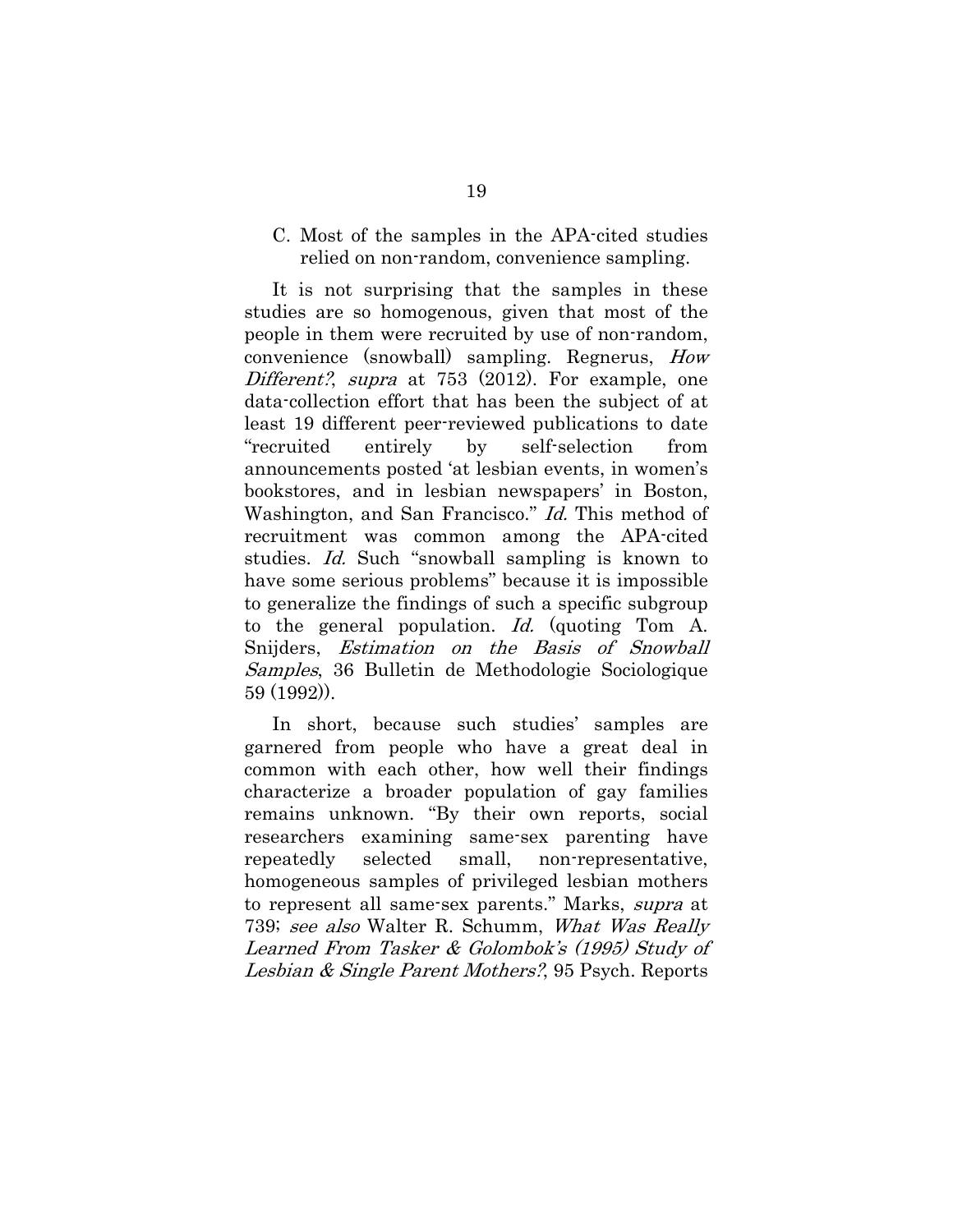422, 423 (2004) ("[O]ne has to be very careful in interpreting research on homosexual issues and be wary of outcomes when samples are very small and often nonrandom, so the null hypothesis is not rejected but is used for political purposes as if a meaningful result had been obtained"). Other research has likewise found that studies purporting to show no difference between children raised by same-sex couples and those raised by married mothers and fathers share these significant limitations.<sup>7</sup>

If these studies were being employed to shed light on the outcomes of children raised by highly educated and affluent middle to upper class white women, their conclusions would have merit. But the studies ought not be generalized to the childhood and adolescent experiences of the wide spectrum of gay and lesbian parents, since gay and lesbian parents are, in reality, economically, racially, and socially far more diverse than those studies imply.

The issue is further complicated by the political climate surrounding this issue. "Given the widespread support for same-sex marriage among social and behavioral scientists, it is becoming politically incorrect in academic circles even to

1

<sup>7</sup> One of the most extensive critiques of the research was offered by Professor Steven Lowell Nock of the University of Virginia. Nock Aff., Halpern v. Attorney General of Canada, Case No. 684/00 (Ontario Sup. Ct. Justice 2001), available at http://marriagelaw.cua.edu/Law/cases/Canada/ontario/halpern/a ff nock.pdf. See also Glenn, supra at 26-27; Schumm, supra at 423; Robert Lerner & Althea K. Nagai, No Basis: What the Studies Don't Tell Us About Same-Sex Parenting (Marriage Law Project, 2001).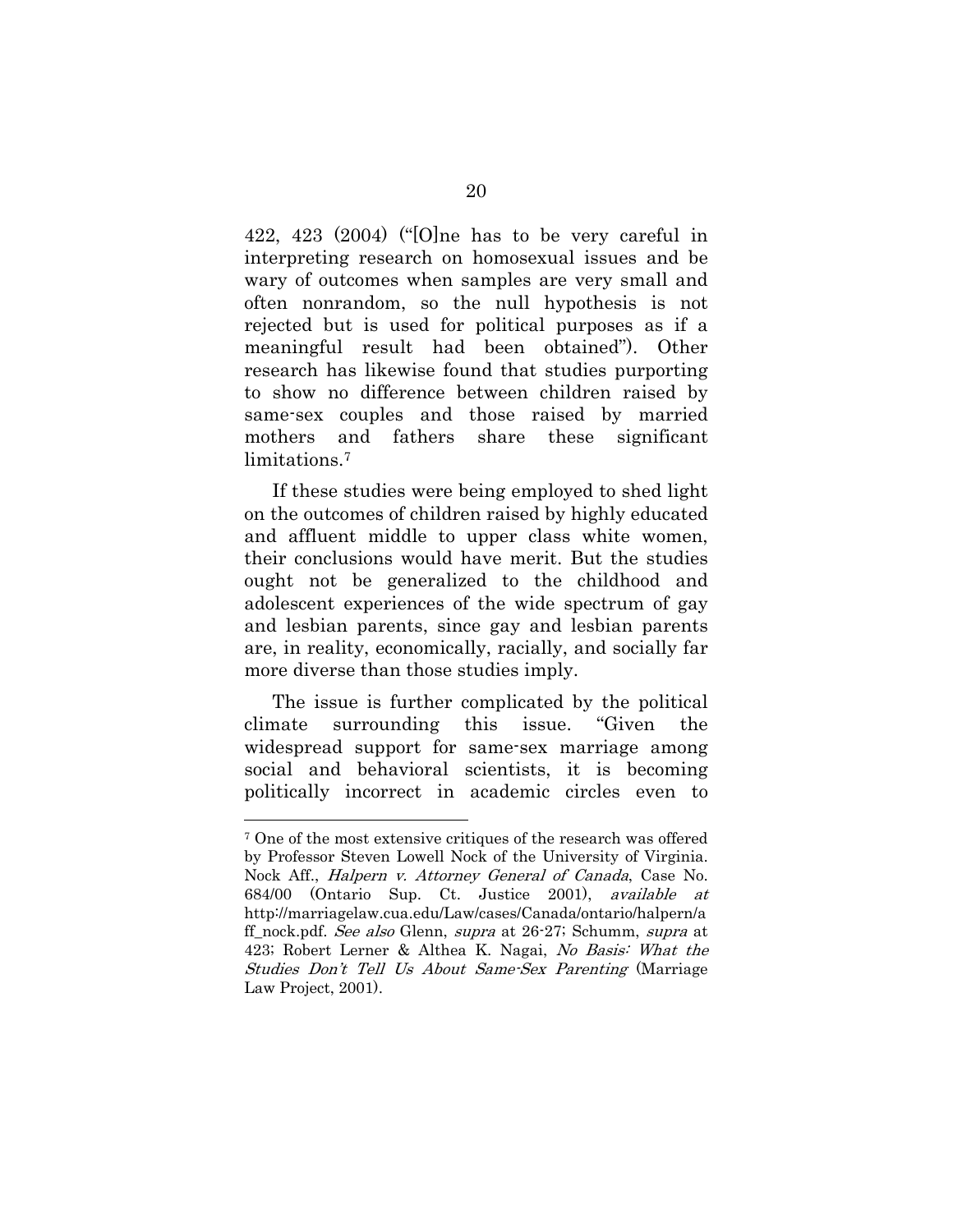suggest that arguments being used in support of same-sex marriage might be wrong." Glenn, *supra* at 25; see also Judith Stacey & Timothy Biblarz, (How) Does the Sexual Orientation of Parents Matter?, 66 American Sociol. Rev. 159, 161 (2001) ("[T]oo many psychologists who are sympathetic to lesbigay parenting seem hesitant to theorize at all" and are apt to "downplay the significance of any findings of differences.").

Given such limitations characteristic of a youthful domain of inquiry, the vast majority of the studies relied upon by the APA for its general claim that there is no difference in outcomes of children raised by gay and lesbian parents and those raised by heterosexual parents are poorly poised to address the broad propositions asserted in this case.

III.! The Largest Population-Based Studies Do Not Confirm the "No Differences" Conclusion About Child Outcomes Among Same-Sex Parents.

 Recent research using larger, randomly selected, nationally representative samples suggests that there are significant differences in the outcomes of children raised by parents who have had a same-sex relationship and children raised by intact biological parents. This research, called the New Family Structures Study (NFSS), was conducted on young adults with a very large sample size of nearly 3,000 participants, which comprised a racially, socioeconomically, and geographically diverse group that reflects the diversity noted in demographic mappings of the gay and lesbian population in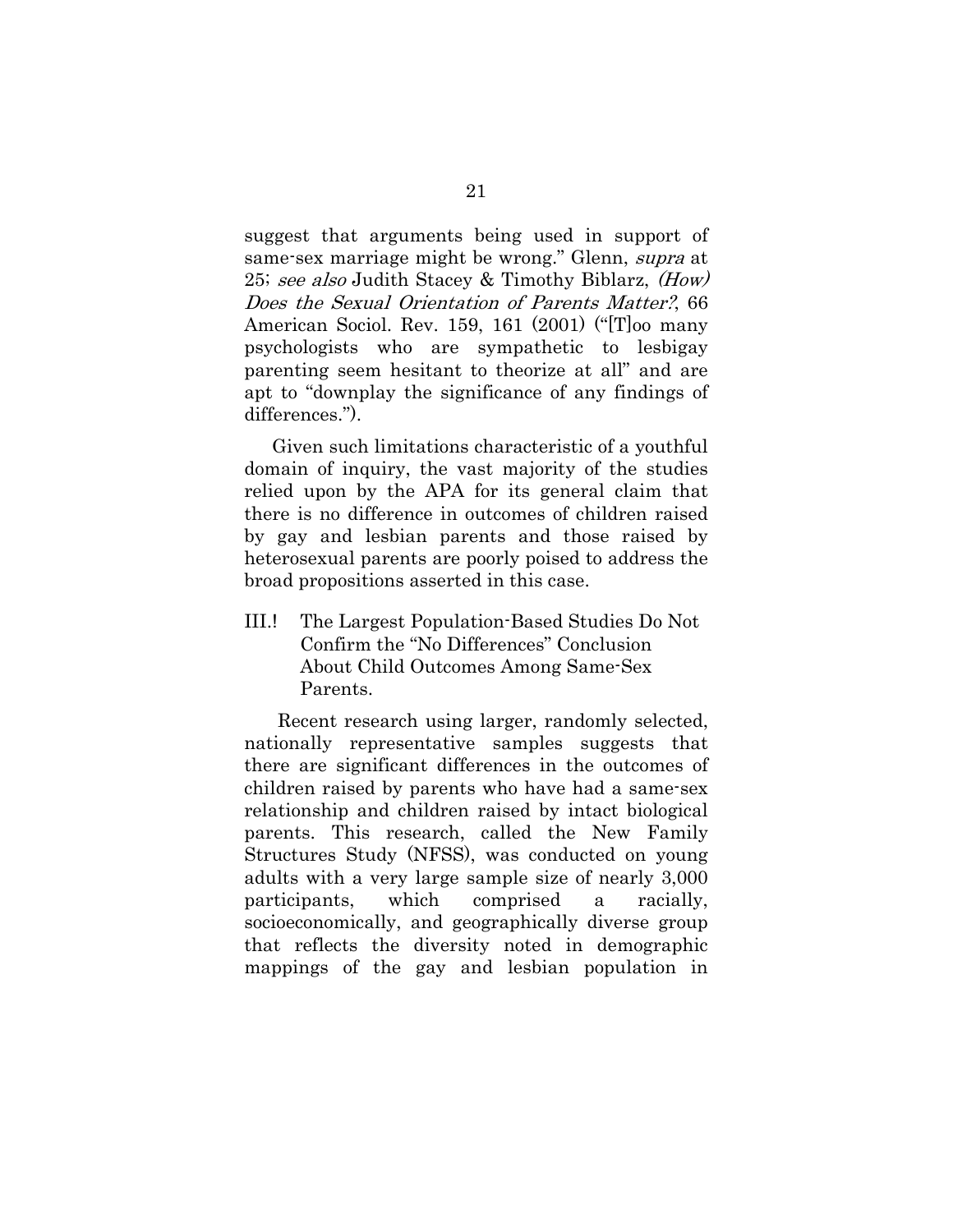America. Regnerus, *How Different?*, *supra* at 755, 757. The study surveyed adults aged 18-39 who reflected on their parent(s)' past same-sex relationship behavior, which occurred as recently as a few years ago or as far back as 30 or more years.8 Among that sample, 175 people reported living with a mother who was (and may still be) in a same-sex romantic relationship, and 73 who had reported living with a father who had been in a same-sex romantic relationship.

 The study looked at "social behaviors, health behaviors, and relationships" comparing child outcomes (as reported by the adult children in the study rather than by those who raised them) among various groups, including married biological parents, stepparents, single parents, and parents who had been in a same-sex romantic relationship, among other types of families. "When compared with children who grew up in biologically (still) intact, mother-father families, the children of women who reported a same-sex relationship look markedly different on numerous outcomes, including many that are obviously suboptimal (such as education, depression, employment status, or marijuana use)." Id. at 764. Specifically, some of the statistically significant differences where adult children who reported living in a household with their mother and her partner for at least some period of time ("MLR" for mother in a lesbian relationship) fared worse than

1

<sup>8</sup> The NFSS may best capture what might be called an "earlier generation" of children of same-sex parents, and includes among them many who witnessed a failed heterosexual union.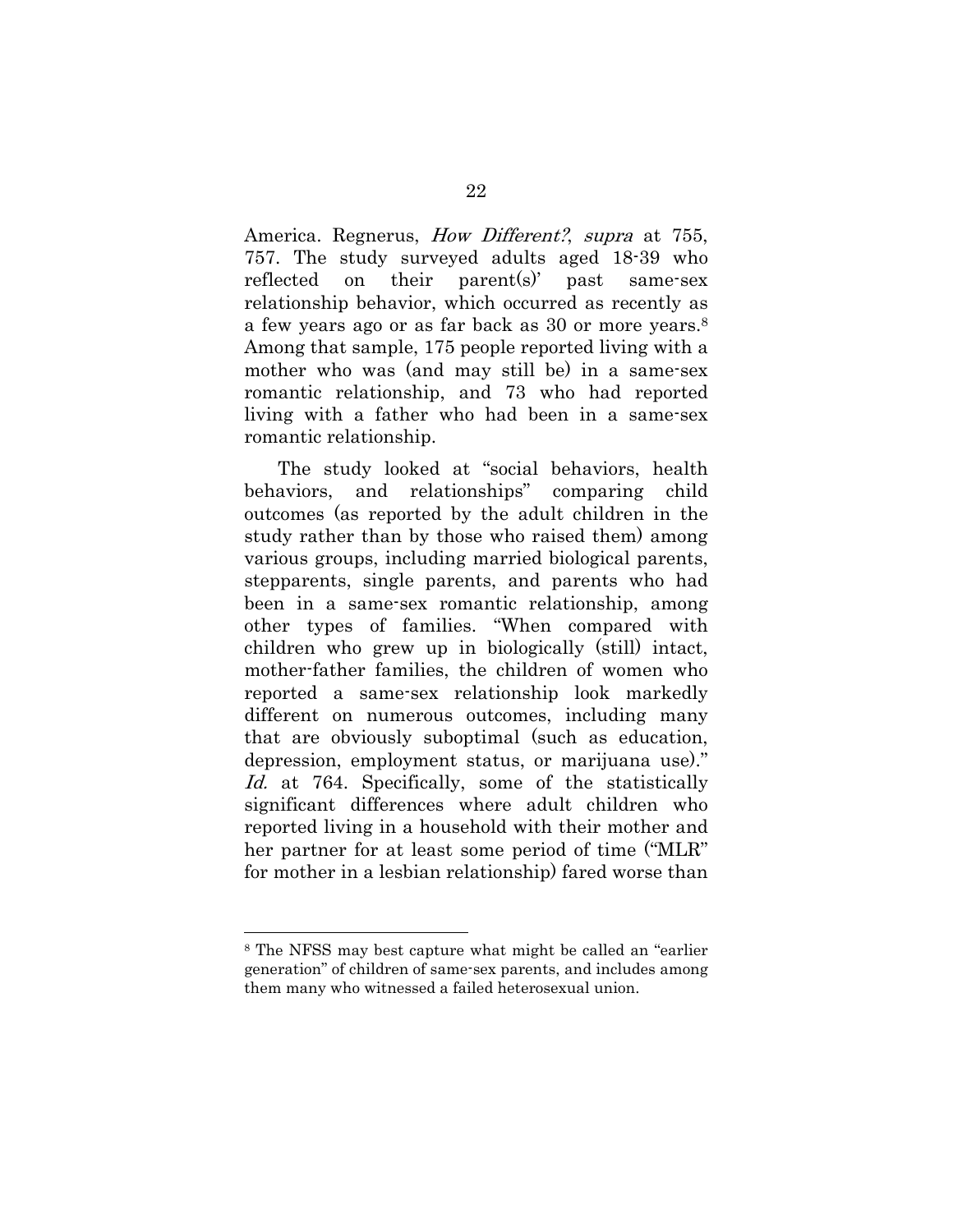children raised by intact biological parents ("IBF" for intact biological family) included:

- $\bullet$ ! cohabitation (9% of the IBF and 27% of the MLR group),
- $\bullet$ ! receiving welfare while growing up (17% of the IBF and 70% of the MLR group),
- $\bullet!$  currently receiving public assistance (10% of the IBNF and 49% of the MLR group),
- $\bullet!$  current full-time employment status (49% of the IBF and 17% of the MLR group),
- x! current unemployment (8% of the IBF and 40% of the MLR group),
- x! having an affair while married or cohabitating (13% of the IBF and 38% of the MLR group),
- x! having been touched sexually by a parent or other adult caregiver (2% of the IBF and 26% of the MLR group), and
- x! having been forced to have sex against their will (8% of the IBF and 27% of the MLR group).

Mark Regnerus, *Parental Same-Sex Relationships*, Family Instability, and Subsequent Life Outcomes for Adult Children: Answering Critics of the New Family Structures Study with Additional Analysis, 41 Soc. Sci. Res. 1367, 1372-74 (2012) [hereinafter Parental Same-Sex Relationships]; see also Douglas W. Allen, *High School Graduation Rates Among* Children of Same-Sex Households at 4 (2012) (unpublished manuscript, on file with Department of Economics, Simon Fraser University, Vancouver, Canada) (analyzing Canadian census data to find that children raised by gay and lesbian parents are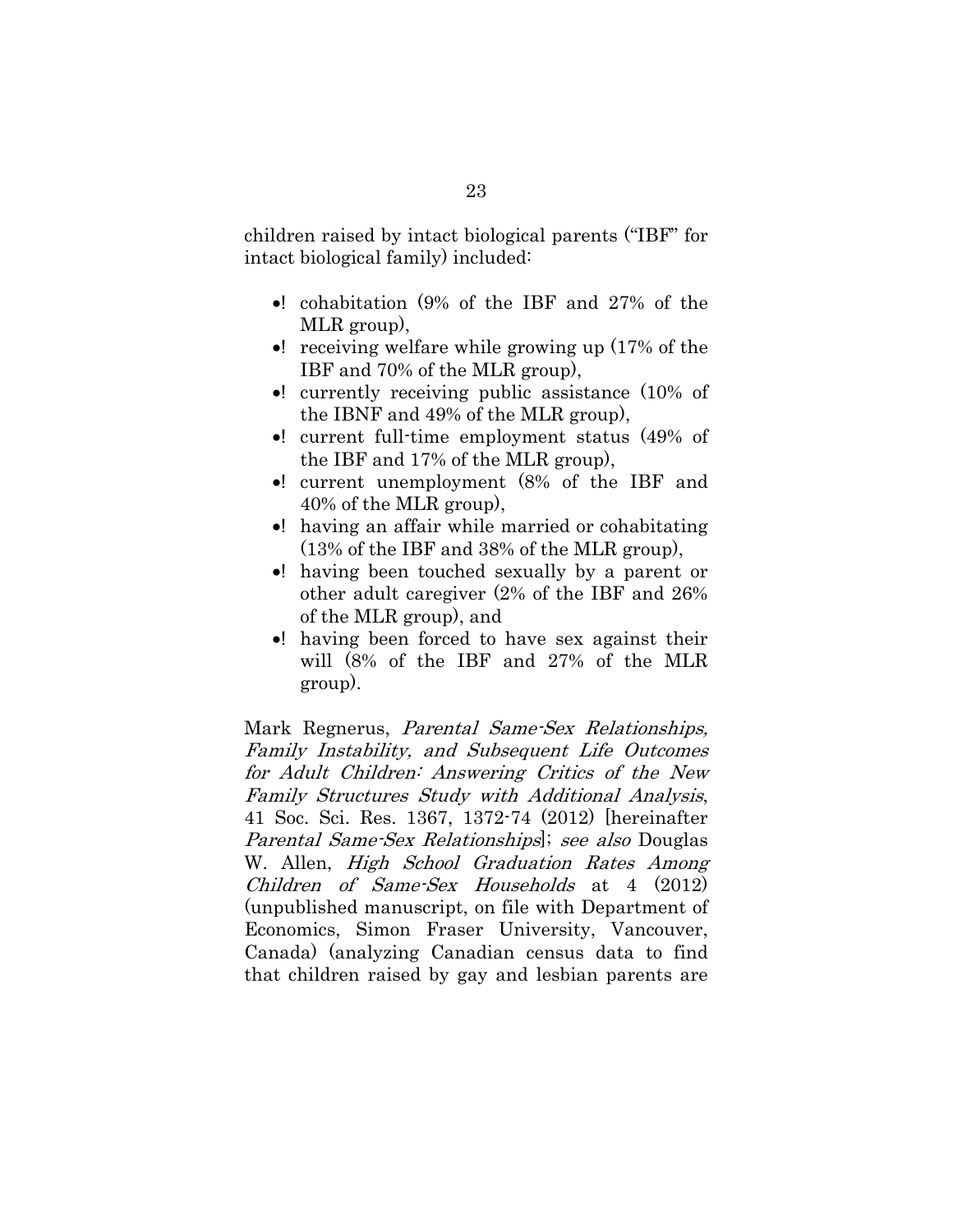much less likely to graduate from high school compared to children raised by a married mother and father).

 Because of the smaller sample size for fathers who have had gay relationships, there were not as many significant findings as compared to mothers who have had lesbian relationships. However, adult children of fathers who are or have been in a samesex relationship "are more apt than [adult children raised by intact biological parents] to smoke, have been arrested, pled guilty to non-minor offenses, and report more numerous sex partners." Regnerus, How Different?, supra at 764. The study's author asserts that the study is not poised to assess causation or definitively answer political questions. Indeed, the suboptimal outcomes may not be due to the sexual orientation or sexual behavior of the parent. Rather, the author simply asserts that the groups display numerous, notable distinctions, the exact sources of which would be difficult if not impossible to adequately sequester.

 When the NFSS-based study was released in summer 2012, it initiated much heated discussion about same-sex parenting, and encountered widespread criticism and a level of scrutiny unusual for a published sociological study based on nationally-representative data. Regnerus, *Parental* Same-Sex Relationships, supra at 1367. One of the most frequent criticisms by supporters of same-sex marriage was that the study compared "apples to oranges," by comparing the numerous adult children of stably intact biological parents with both adult children whose mother or father left a heterosexual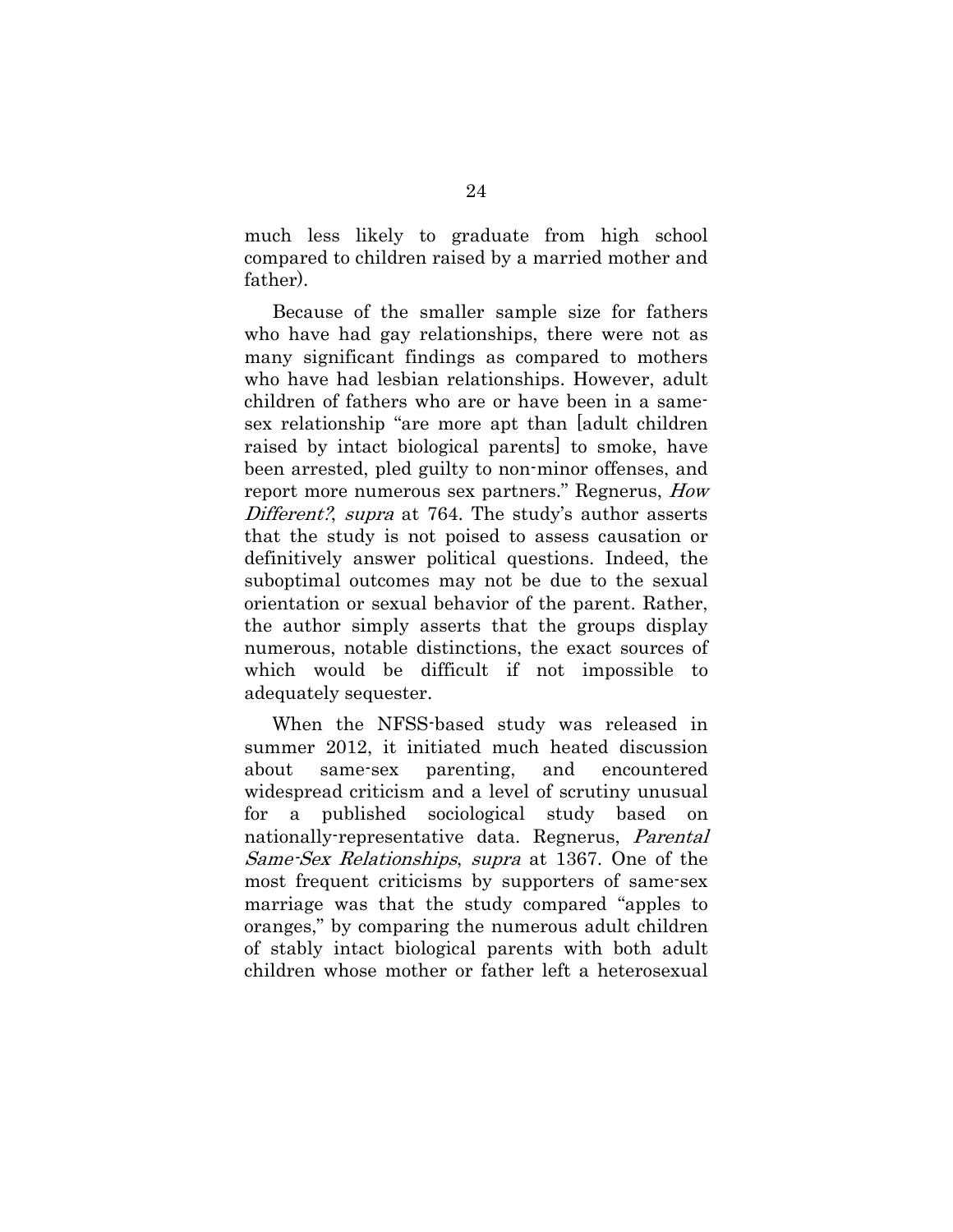union for a same-sex one, and the rare scenarios in which children were raised consistently and stably in a same-sex household. Id.

 But as the author's follow-up study noted, that criticism is unfair for at least two reasons. First, "if stability is a key asset for households with children, then it is sensible to use intact biological families in any comparative assessment." Id. at 1368. Indeed, part of the problem of nearly all previous studies is that they seldom included a married biological family control group. Id. at 1368-69. Second, the fact that most of the same-sex households were at some point unstable raises the question of whether stable samesex households were genuinely undercounted in the study, or whether same-sex relationships were more short-lived. *Id.* The last scenario is possible, if not probable, given other research on the comparative volatility of lesbian relationships.

A study of Norwegian and Swedish samesex marriages notes that divorce risk is higher in same-sex marriages and that the 'risk of divorce for female partnerships actually is more than twice that for male unions'. Moreover, early same-sex marriages—those occurring shortly after a shift in marriage law—exhibited a similar risk of divorce as did more recent unions, suggesting no notable variation in instability over time as a function of new law or pent-up demand among more stable, longstanding relationships. The study authors estimate that in Sweden, 30% of female marriages are likely to end in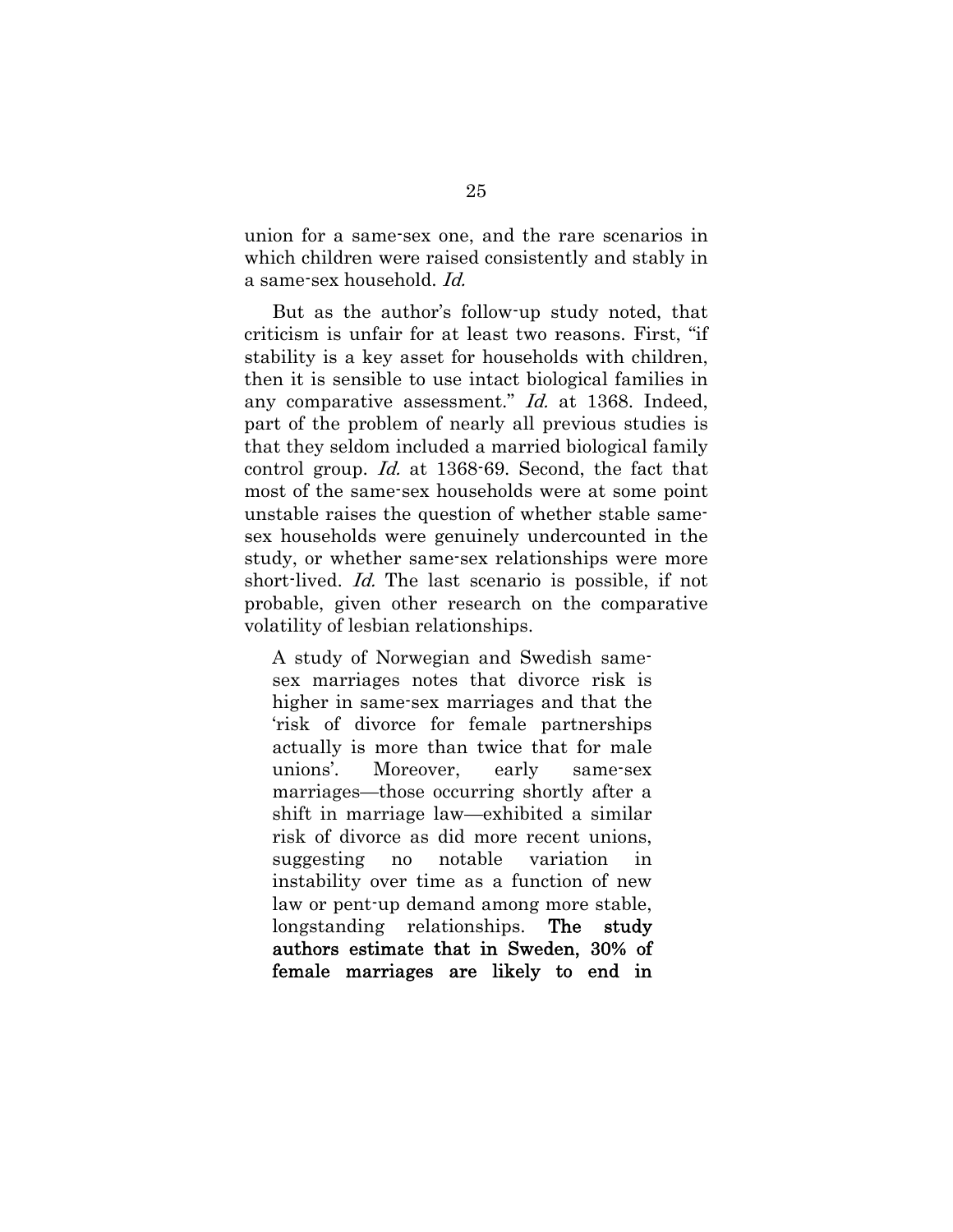### divorce within 6 years of formation, compared with 20% for male marriages and 13% for heterosexual ones.

Id. at 1370 (emphasis added) (quoting Gunnar Anderson et al., The Demographics of Same-Sex Marriages In Norway and Sweden, 43 Demography 79, 89 (2006)). Other studies show similar instability, especially among lesbian couples. Id. While gay men's relationships appear more stable than lesbian relationships, they are less likely to be monogamous. Id. (citing Colleen Hoff & Sean Beougher, Sexual Agreements Among Gay Male Couples, 39 Arch. Sex. Beh. 774 (2010)).

 An important, unanswered question then is whether the NFSS-based study randomly undercounted stable same-sex parenting relationships, or whether its small number of such stable relationships (a) was a product of an earlier era exhibiting a poorer social climate for same-sex households, or (b) reflects possible greater instability in same-sex parenting relationships, thus limiting their easy location via random sampling. Whatever the answer, and it is empirically unknown, what is clear is that there remains much to be studied in this domain, and hence confident assertions of "no difference" ought to be viewed with suspicion. As the study author indicated,

Perhaps in social reality there are really two 'gold standards' of family stability and context for children's flourishing—a heterosexual stably-coupled household and the same among gay/lesbian households but no population-based sample analysis is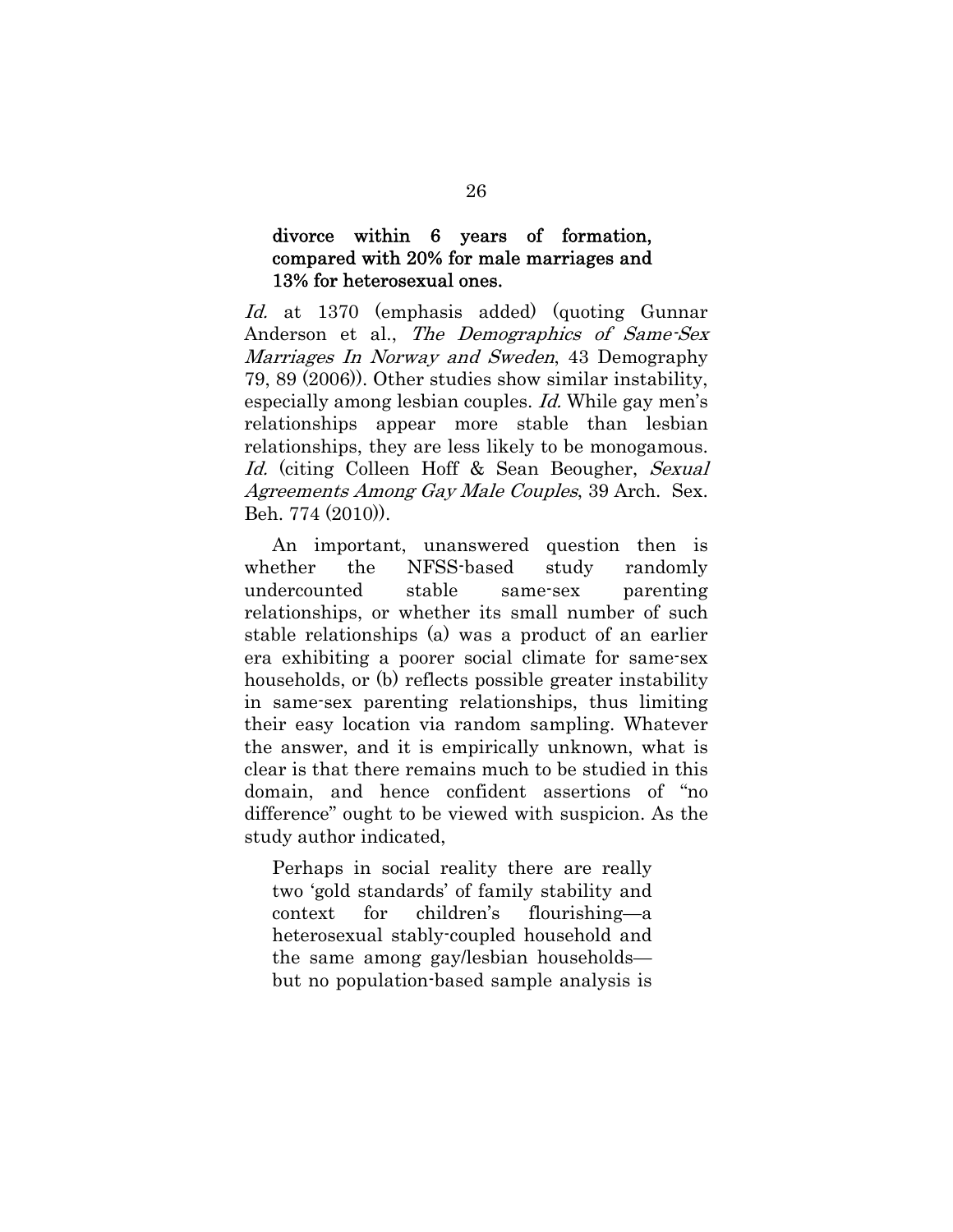yet able to consistently confirm wide evidence of the latter. Moreover, a stronger burden of proof than has been employed to date ought to characterize studies which conclude 'no differences', especially in light of longstanding reliance on nonrandom samples of unknown bias and the high risk of making [significant] errors in smallsample studies. Simply put, the science here is young. Until much larger random samples can be drawn and evaluated, the probability-based evidence that exists suggests that the biologically-intact twoparent household remains an optimal setting for long-term flourishing of children.

Id. at 1377 (citations omitted); see also Walter R. Schumm, Methodological Decisions and the Evaluation of Possible Effects of Different Family Structures on Children: The New Family Structures Survey, 41 Soc. Sci. Research 1357-66 (2012) (validating methodological decisions made in New Family Structures Study, and noting similar decisions in other large-scale surveys).

Other population-based studies have similarly identified better outcomes for children raised by a biological mother and father than other parenting structures. In his assessment of group differences in academic progress through school, Rosenfeld noted no differences in school progress for children raised by same-sex parents. Michael J. Rosenfeld, Nontraditional Families and Childhood Progress Through School, 47 Demography 755 (2010).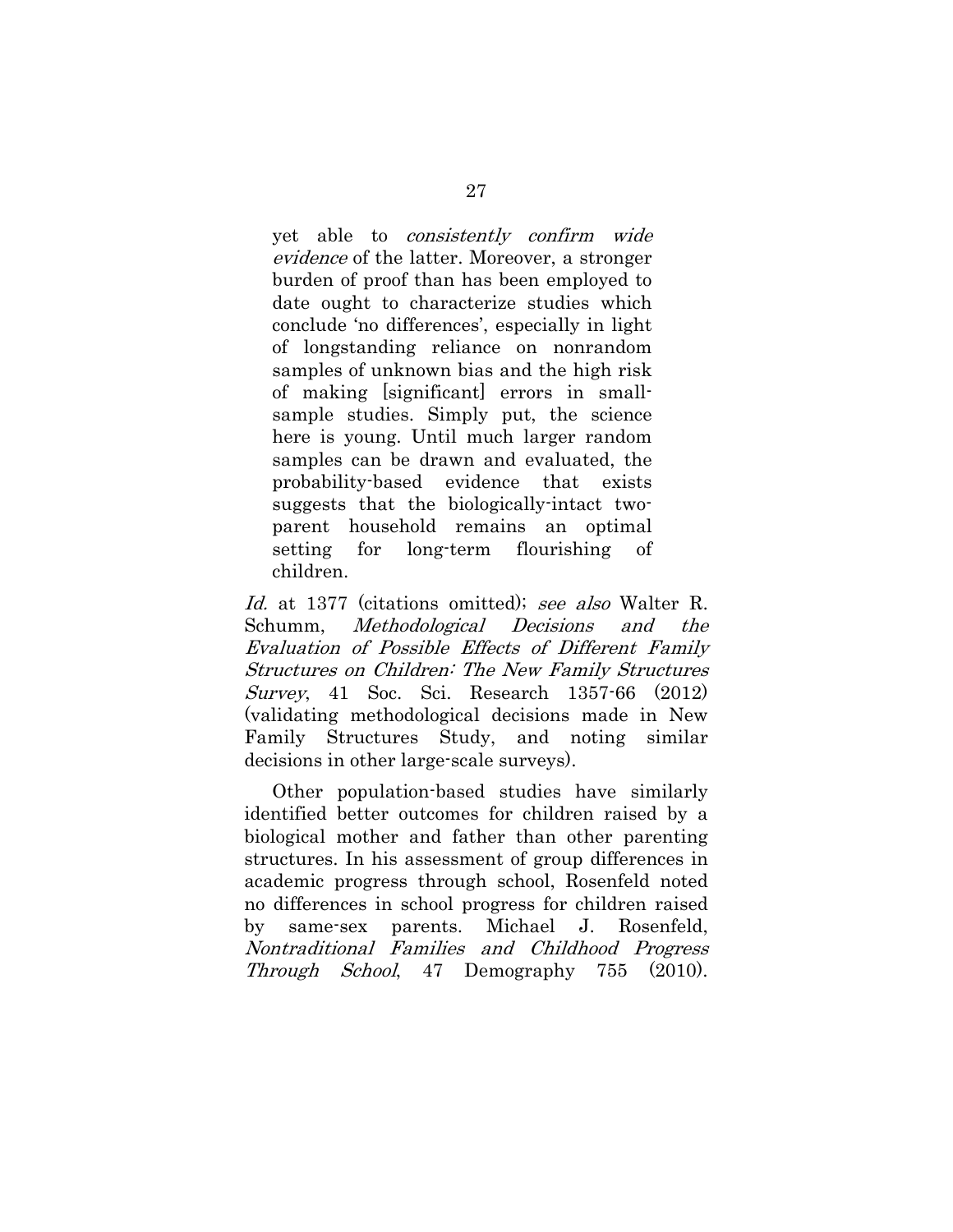However, a reanalysis of his high-quality, Censusbased sample—this time including the children of all couples, not just those who were residentially stable for at least five years—revealed that "children being raised by same-sex couples are 35% less likely to make normal progress through school." Douglas W. Allen et al., *supra* (noting findings that "are strikingly different from those of the original [Rosenfeld] study"). Thus the original "no differences" conclusion may be a result of dropping more unstable households from his analytic sample. While the Census is optimal for a comparison of same-sex and opposite-sex couples, it is not poised to assess the households of gay or lesbian single parents, since the Census does not ask questions about sexual orientation.

 Indeed, no existing study yet bears the ability to randomly compare large numbers of children raised by gay couples with the same among heterosexual couples over a long period of time. The social science of same-sex parenting structures remains young, and subject to significant limitations about what can be known, given that the influence of household structures and experiences on child outcomes is not a topic for experimental research design. But those analyses that employ large, population-based samples continue to document differences, in contrast to contrary scholarly claims. With so many significant outstanding questions about whether children develop as well in same-sex households as in opposite-sex households, it remains prudent for government to continue to recognize marriage as a union of a man and a woman, thereby promoting